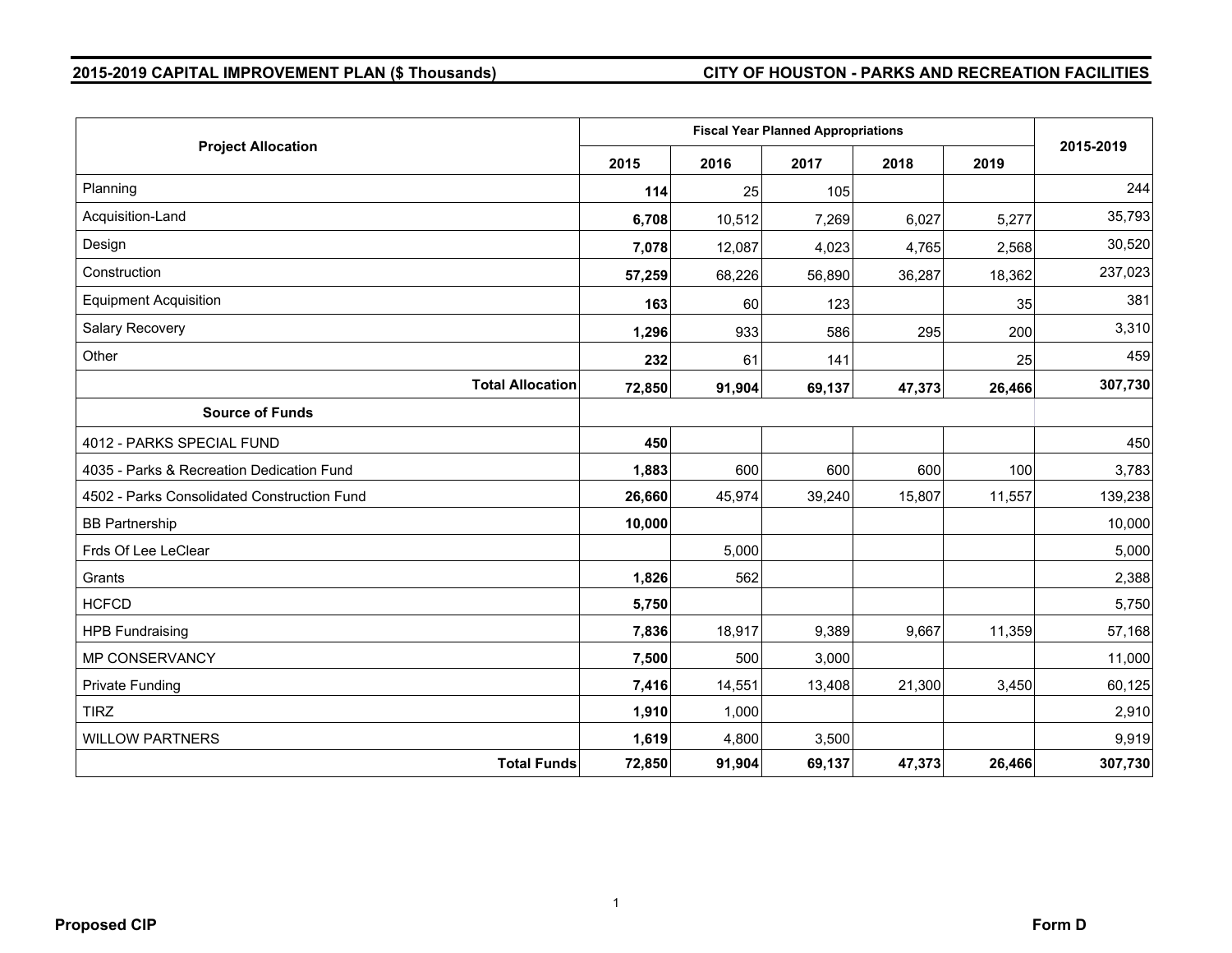| CIP No.  |                                             |      | <b>Fiscal Year Planned Appropriations</b> |      |      |      | 2015-2019 |
|----------|---------------------------------------------|------|-------------------------------------------|------|------|------|-----------|
|          | Project                                     | 2015 | 2016                                      | 2017 | 2018 | 2019 |           |
| F-000508 | <b>Hermann Park</b>                         |      |                                           |      |      |      |           |
|          | 4502 - Parks Consolidated Construction Fund | 15   |                                           |      |      |      | 15        |
|          | <b>Project Total</b>                        | 15   |                                           |      |      |      | 15        |
| F-000509 | <b>Environmental Projects</b>               |      |                                           |      |      |      |           |
|          | 4502 - Parks Consolidated Construction Fund | 530  | 530                                       | 530  | 530  | 530  | 2,650     |
|          | <b>Project Total</b>                        | 530  | 530                                       | 530  | 530  | 530  | 2,650     |
| F-000635 | <b>Emancipation Park</b>                    |      |                                           |      |      |      |           |
|          | 4502 - Parks Consolidated Construction Fund | 40   | 40                                        | 10   |      |      | 90        |
|          | <b>Project Total</b>                        | 40   | 40                                        | 10   |      |      | 90        |
| F-000640 | <b>Pavilion Replacements</b>                |      |                                           |      |      |      |           |
|          | 4502 - Parks Consolidated Construction Fund | 596  | 596                                       | 596  | 596  | 596  | 2,980     |
|          | <b>Project Total</b>                        | 596  | 596                                       | 596  | 596  | 596  | 2,980     |
| F-000675 | <b>Design Services for Various Parks</b>    |      |                                           |      |      |      |           |
|          | 4035 - Parks & Recreation Dedication Fund   | 500  | 500                                       | 500  | 500  |      | 2,000     |
|          | 4502 - Parks Consolidated Construction Fund | 120  | 120                                       | 120  | 120  | 600  | 1,080     |
|          | <b>Project Total</b>                        | 620  | 620                                       | 620  | 620  | 600  | 3,080     |
| F-000676 | Fuel Tank Replacement & Environmental       |      |                                           |      |      |      |           |
|          | 4502 - Parks Consolidated Construction Fund | 360  | 360                                       |      |      |      | 720       |
|          | <b>Project Total</b>                        | 360  | 360                                       |      |      |      | 720       |
| F-000695 | <b>Lake Houston Park</b>                    |      |                                           |      |      |      |           |
|          | 4502 - Parks Consolidated Construction Fund | 40   | 10                                        |      |      |      | 50        |
|          | Grants                                      | 120  |                                           |      |      |      | 120       |
|          | <b>Project Total</b>                        | 160  | 10                                        |      |      |      | 170       |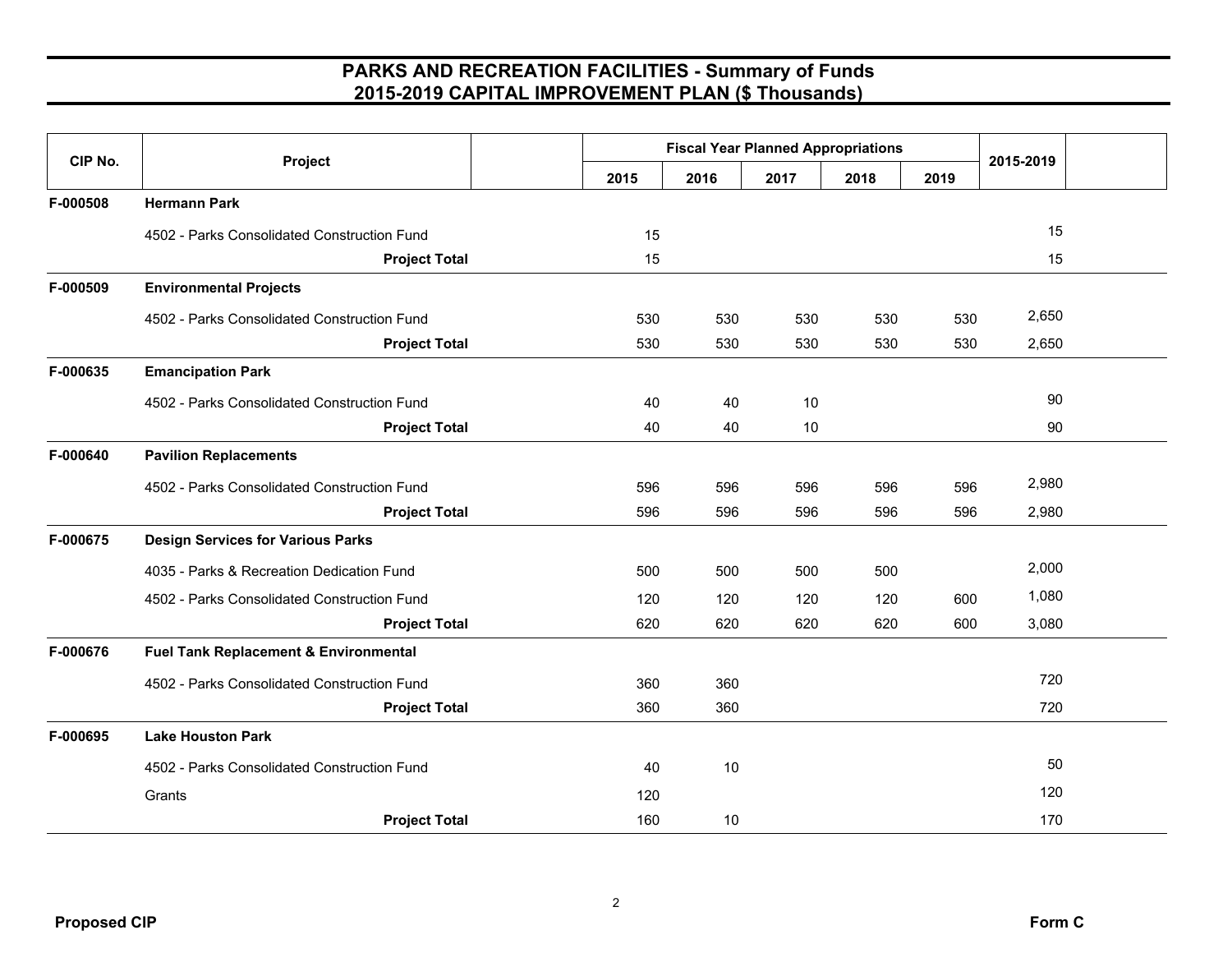| CIP No.  | Project                                     |       |       |       |      |      | 2015-2019   |  |
|----------|---------------------------------------------|-------|-------|-------|------|------|-------------|--|
|          |                                             | 2015  | 2016  | 2017  | 2018 | 2019 |             |  |
| F-000700 | <b>Moody Park Community Center</b>          |       |       |       |      |      |             |  |
|          | 4502 - Parks Consolidated Construction Fund | 5     |       |       |      |      | $\,$ 5 $\,$ |  |
|          | <b>Project Total</b>                        | 5     |       |       |      |      | 5           |  |
| F-000703 | <b>Swimming Pool Upgrades/Replacements</b>  |       |       |       |      |      |             |  |
|          | 4502 - Parks Consolidated Construction Fund | 1,637 | 1,453 | 2,150 | 640  | 640  | 6,520       |  |
|          | <b>Project Total</b>                        | 1,637 | 1,453 | 2,150 | 640  | 640  | 6,520       |  |
| F-000705 | <b>Squatty Lyons</b>                        |       |       |       |      |      |             |  |
|          | 4502 - Parks Consolidated Construction Fund | 13    | 280   | 1,540 | 10   |      | 1,843       |  |
|          | <b>Project Total</b>                        | 13    | 280   | 1,540 | 10   |      | 1,843       |  |
| F-000706 | <b>Busby Park Redevelopment</b>             |       |       |       |      |      |             |  |
|          | 4502 - Parks Consolidated Construction Fund |       | 121   | 650   | 20   |      | 791         |  |
|          | <b>Project Total</b>                        |       | 121   | 650   | 20   |      | 791         |  |
| F-000707 | <b>Ball Field Lighting Upgrades</b>         |       |       |       |      |      |             |  |
|          | 4502 - Parks Consolidated Construction Fund | 307   |       |       |      |      | 307         |  |
|          | <b>Project Total</b>                        | 307   |       |       |      |      | 307         |  |
| F-000708 | <b>Playground Replacements</b>              |       |       |       |      |      |             |  |
|          | 4035 - Parks & Recreation Dedication Fund   | 800   | 100   | 100   | 100  | 100  | 1,200       |  |
|          | 4502 - Parks Consolidated Construction Fund | 519   | 660   | 535   | 426  | 772  | 2,912       |  |
|          | <b>Project Total</b>                        | 1,319 | 760   | 635   | 526  | 872  | 4,112       |  |
| F-000709 | <b>Wright-Bembry Park</b>                   |       |       |       |      |      |             |  |
|          | 4502 - Parks Consolidated Construction Fund | 680   | 20    |       |      |      | 700         |  |
|          | <b>Project Total</b>                        | 680   | 20    |       |      |      | 700         |  |
| F-000710 | <b>Parks Faclities Roof Replacements</b>    |       |       |       |      |      |             |  |
|          | 4502 - Parks Consolidated Construction Fund |       |       | 445   |      |      | 445         |  |
|          | <b>Project Total</b>                        |       |       | 445   |      |      | 445         |  |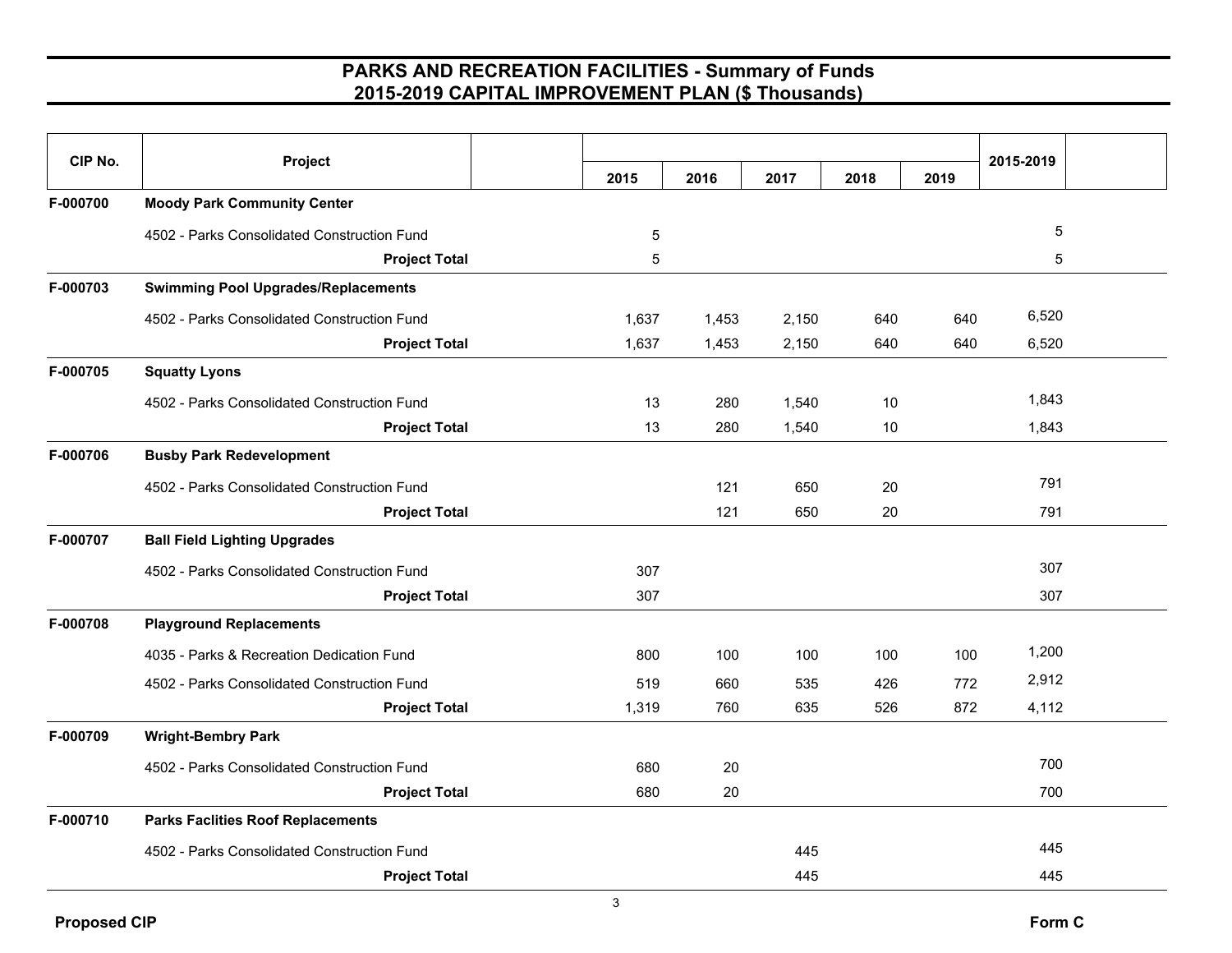| CIP No.  | Project                                        |       |      |      |      |       | 2015-2019 |  |
|----------|------------------------------------------------|-------|------|------|------|-------|-----------|--|
|          |                                                | 2015  | 2016 | 2017 | 2018 | 2019  |           |  |
| F-000711 | <b>Southeast District Maintenance Facility</b> |       |      |      |      |       |           |  |
|          | 4502 - Parks Consolidated Construction Fund    |       |      | 100  | 350  | 2,035 | 2,485     |  |
|          | <b>Project Total</b>                           |       |      | 100  | 350  | 2,035 | 2,485     |  |
| F-000713 | <b>Metropolitan MSC</b>                        |       |      |      |      |       |           |  |
|          | 4502 - Parks Consolidated Construction Fund    | 1,043 | 20   |      |      |       | 1,063     |  |
|          | <b>Project Total</b>                           | 1,043 | 20   |      |      |       | 1,063     |  |
| F-000715 | <b>Hermann Square</b>                          |       |      |      |      |       |           |  |
|          | 4502 - Parks Consolidated Construction Fund    | 40    |      |      |      |       | 40        |  |
|          | <b>Project Total</b>                           | 40    |      |      |      |       | 40        |  |
| F-000730 | <b>Bethel Park</b>                             |       |      |      |      |       |           |  |
|          | 4502 - Parks Consolidated Construction Fund    | 5     |      |      |      |       | 5         |  |
|          | <b>Project Total</b>                           | 5     |      |      |      |       | 5         |  |
| F-000744 | <b>Wildheather Park</b>                        |       |      |      |      |       |           |  |
|          | 4502 - Parks Consolidated Construction Fund    | 894   | 10   |      |      |       | 904       |  |
|          | <b>Project Total</b>                           | 894   | 10   |      |      |       | 904       |  |
| F-000746 | Judson Robinson Sr. Park Community Centr       |       |      |      |      |       |           |  |
|          | 4502 - Parks Consolidated Construction Fund    | 3,257 | 70   | 20   |      |       | 3,347     |  |
|          | <b>Project Total</b>                           | 3,257 | 70   | 20   |      |       | 3,347     |  |
| F-000748 | <b>Hermann Park Electrical Upgrades</b>        |       |      |      |      |       |           |  |
|          | 4502 - Parks Consolidated Construction Fund    | 2,065 | 12   |      |      |       | 2,077     |  |
|          | <b>Project Total</b>                           | 2,065 | 12   |      |      |       | 2,077     |  |
| F-000750 | <b>Gragg Park</b>                              |       |      |      |      |       |           |  |
|          | 4502 - Parks Consolidated Construction Fund    | 2,084 | 40   | 20   |      |       | 2,144     |  |
|          | <b>Project Total</b>                           | 2,084 | 40   | 20   |      |       | 2,144     |  |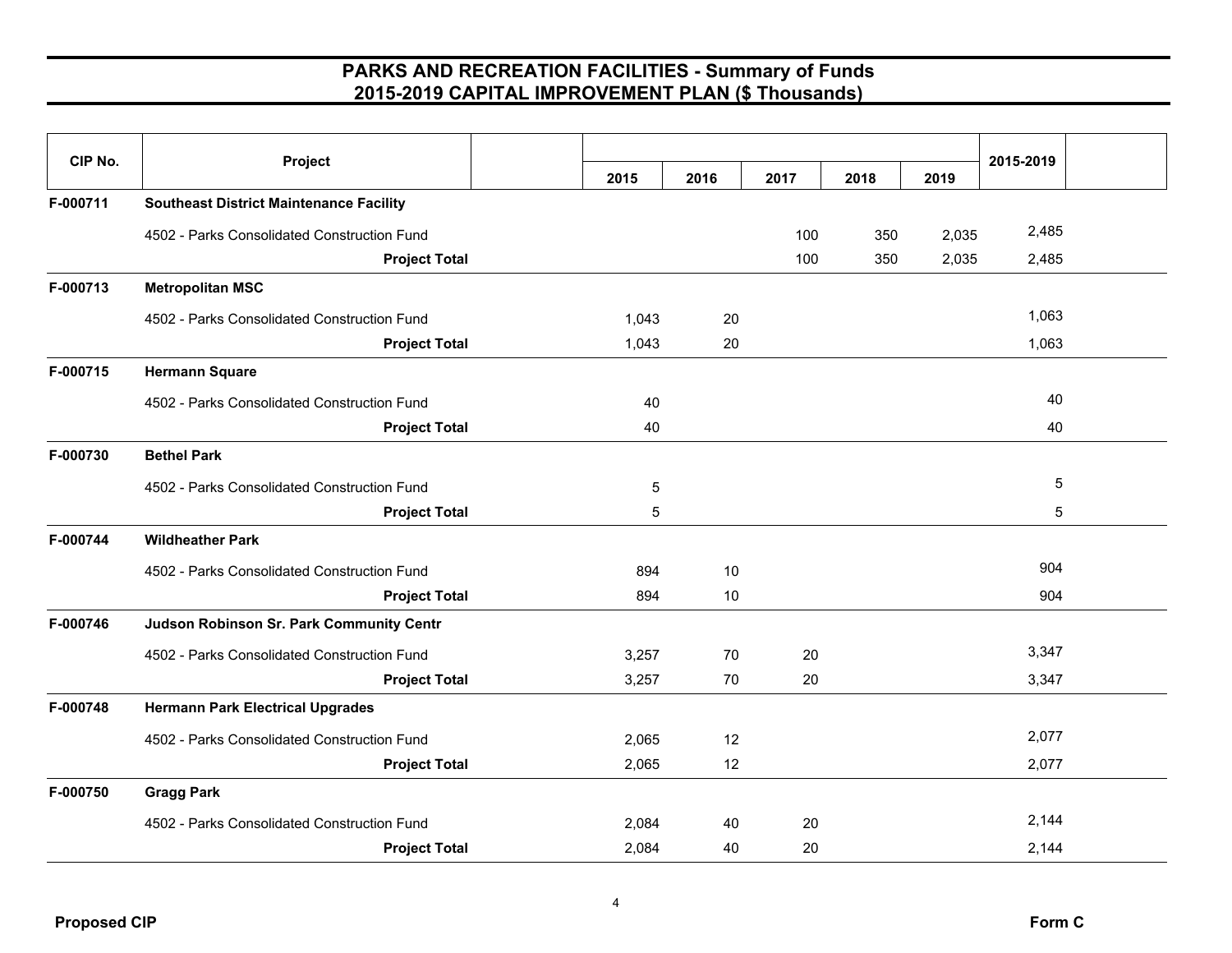| CIP No.  | Project                                     |       |      |      |      |      | 2015-2019 |  |
|----------|---------------------------------------------|-------|------|------|------|------|-----------|--|
|          |                                             | 2015  | 2016 | 2017 | 2018 | 2019 |           |  |
| F-000758 | <b>Jaycee Park</b>                          |       |      |      |      |      |           |  |
|          | 4502 - Parks Consolidated Construction Fund | 390   | 10   |      |      |      | 400       |  |
|          | <b>Project Total</b>                        | 390   | 10   |      |      |      | 400       |  |
| F-000759 | <b>Mandell Park</b>                         |       |      |      |      |      |           |  |
|          | 4502 - Parks Consolidated Construction Fund | 10    |      |      |      |      | 10        |  |
|          | <b>Project Total</b>                        | 10    |      |      |      |      | 10        |  |
| F-000761 | <b>Haden Park Parking</b>                   |       |      |      |      |      |           |  |
|          | 4502 - Parks Consolidated Construction Fund | 265   | 10   |      |      |      | 275       |  |
|          | <b>Project Total</b>                        | 265   | 10   |      |      |      | 275       |  |
| F-000762 | <b>Lansdale and Crain Park Improvements</b> |       |      |      |      |      |           |  |
|          | 4035 - Parks & Recreation Dedication Fund   | 143   |      |      |      |      | 143       |  |
|          | 4502 - Parks Consolidated Construction Fund | 205   | 15   |      |      |      | 220       |  |
|          | <b>TIRZ</b>                                 | 910   |      |      |      |      | 910       |  |
|          | <b>Project Total</b>                        | 1,258 | 15   |      |      |      | 1,273     |  |
| F-000771 | Alief Park & Community Ctr Parking Lot      |       |      |      |      |      |           |  |
|          | 4502 - Parks Consolidated Construction Fund | 560   |      |      |      |      | 560       |  |
|          | <b>Project Total</b>                        | 560   |      |      |      |      | 560       |  |
| F-000774 | <b>Avenue Place Park</b>                    |       |      |      |      |      |           |  |
|          | 4035 - Parks & Recreation Dedication Fund   | 140   |      |      |      |      | 140       |  |
|          | 4502 - Parks Consolidated Construction Fund | 35    |      |      |      |      | 35        |  |
|          | <b>Project Total</b>                        | 175   |      |      |      |      | 175       |  |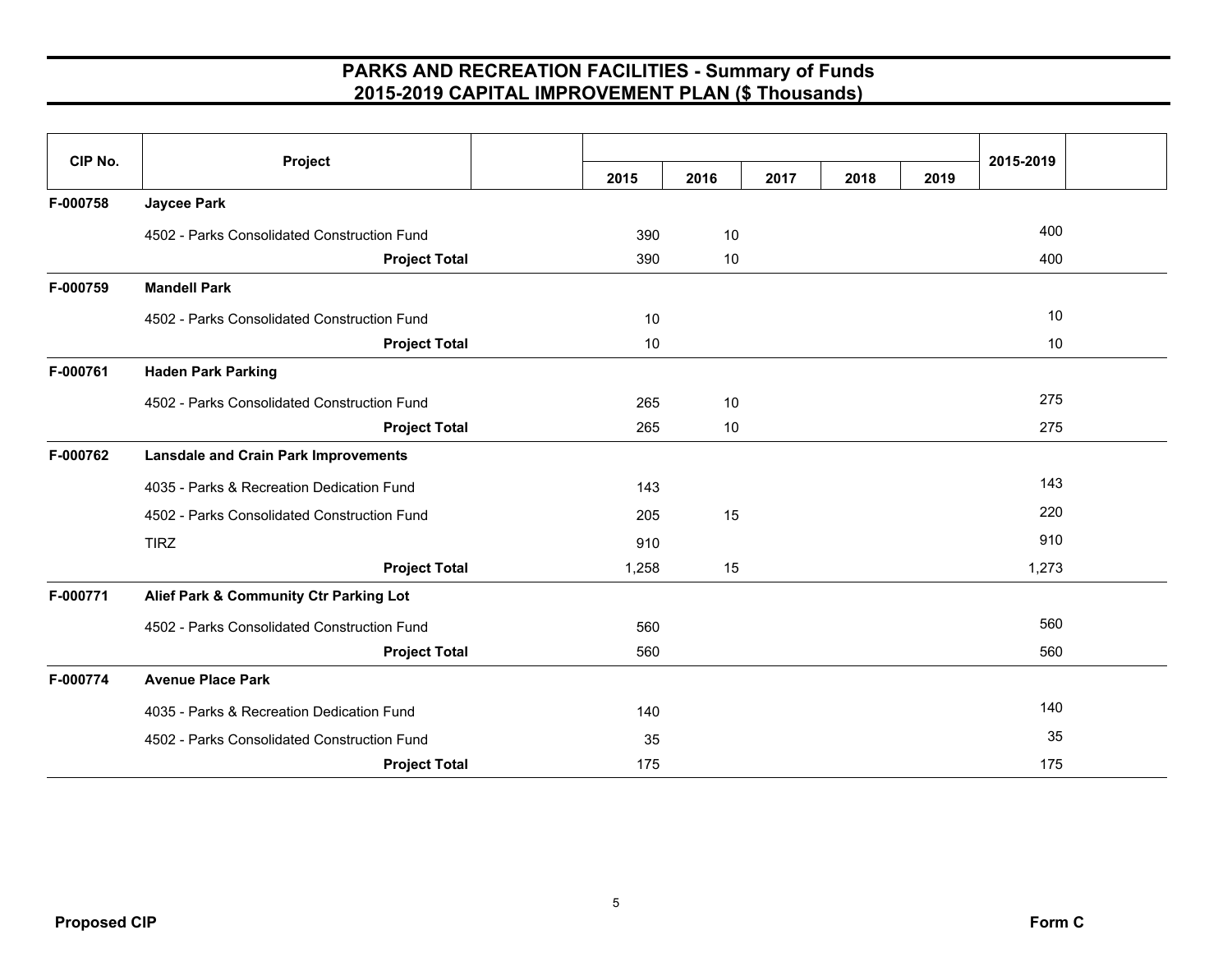| CIP No.  | Project                                           | 2015  | 2016  | 2017 | 2018 | 2019 | 2015-2019 |  |
|----------|---------------------------------------------------|-------|-------|------|------|------|-----------|--|
| F-000775 | <b>Grady Park</b>                                 |       |       |      |      |      |           |  |
|          | 4012 - PARKS SPECIAL FUND                         | 450   |       |      |      |      | 450       |  |
|          | 4035 - Parks & Recreation Dedication Fund         | 300   |       |      |      |      | 300       |  |
|          | 4502 - Parks Consolidated Construction Fund       | 122   |       |      |      |      | 122       |  |
|          | <b>Project Total</b>                              | 872   |       |      |      |      | 872       |  |
| F-000780 | <b>Minor Projects and Renovations</b>             |       |       |      |      |      |           |  |
|          | 4502 - Parks Consolidated Construction Fund       | 975   | 331   | 714  | 943  | 262  | 3,225     |  |
|          | <b>Project Total</b>                              | 975   | 331   | 714  | 943  | 262  | 3,225     |  |
| F-000781 | <b>Facility Assessment Items Priority 1&amp;2</b> |       |       |      |      |      |           |  |
|          | 4502 - Parks Consolidated Construction Fund       | 597   | 597   |      |      |      | 1,193     |  |
|          | <b>Project Total</b>                              | 597   | 597   |      |      |      | 1,193     |  |
| F-000782 | <b>International District Trail Development</b>   |       |       |      |      |      |           |  |
|          | 4502 - Parks Consolidated Construction Fund       | 227   | 10    |      |      |      | 237       |  |
|          | Grants                                            | 1,606 |       |      |      |      | 1,606     |  |
|          | <b>Private Funding</b>                            | 201   |       |      |      |      | 201       |  |
|          | <b>Project Total</b>                              | 2,035 | 10    |      |      |      | 2,045     |  |
| F-000783 | <b>Sharpstown Building and Pool Study</b>         |       |       |      |      |      |           |  |
|          | 4502 - Parks Consolidated Construction Fund       | 270   | 315   | 65   | 10   |      | 660       |  |
|          | <b>TIRZ</b>                                       | 1,000 | 1,000 |      |      |      | 2,000     |  |
|          | <b>Project Total</b>                              | 1,270 | 1,315 | 65   | 10   |      | 2,660     |  |
| F-000784 | Lee LeClear Tennis Center Improvement             |       |       |      |      |      |           |  |
|          | 4502 - Parks Consolidated Construction Fund       | 10    | 244   | 20   |      |      | 274       |  |
|          | Frds Of Lee LeClear                               |       | 5,000 |      |      |      | 5,000     |  |
|          | <b>Project Total</b>                              | 10    | 5,244 | 20   |      |      | 5,274     |  |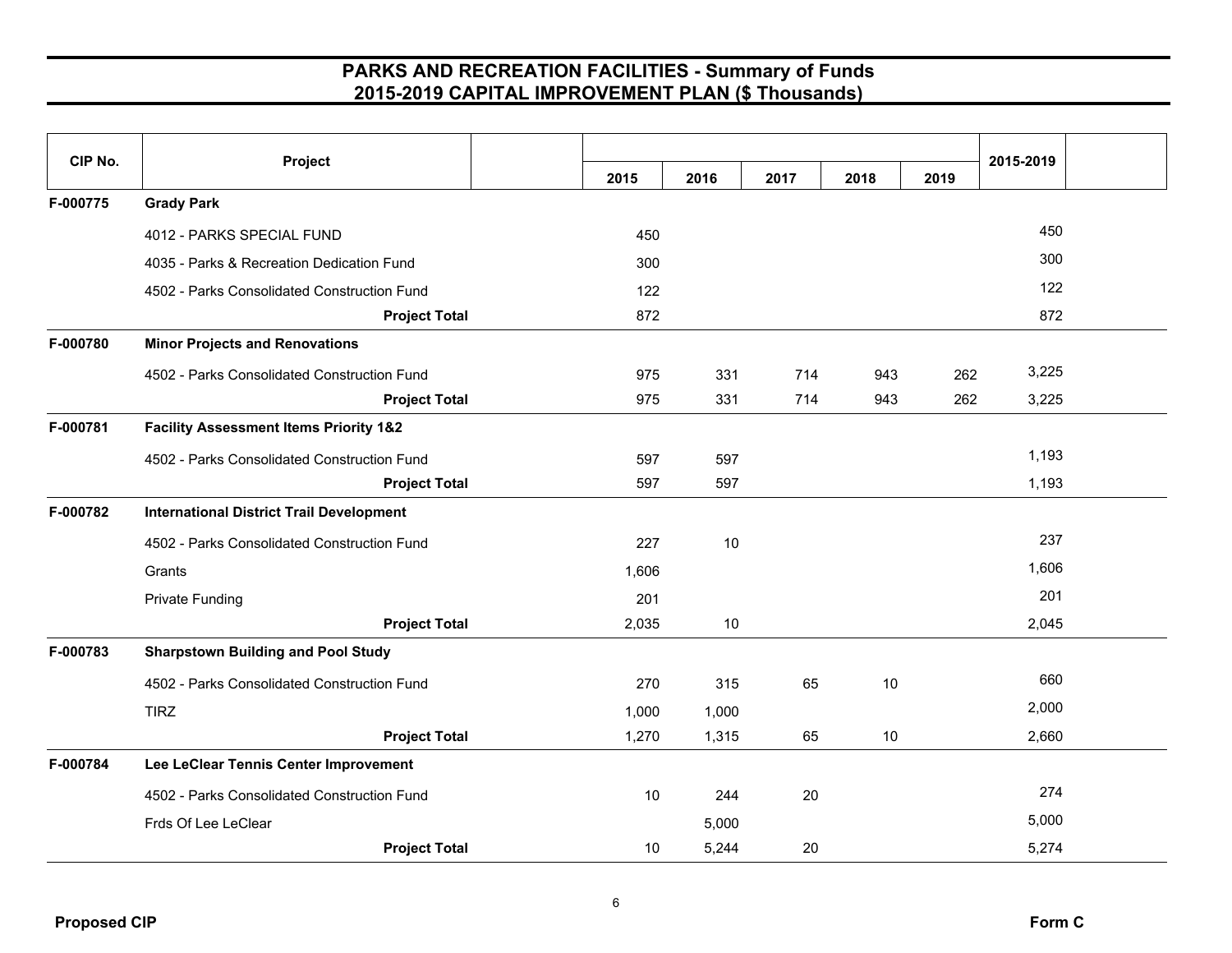| CIP No.  | Project                                         | 2015   | 2016 | 2017  | 2018   | 2019  | 2015-2019 |  |
|----------|-------------------------------------------------|--------|------|-------|--------|-------|-----------|--|
| F-000785 | <b>Edgewood Park &amp; Community Center</b>     |        |      |       |        |       |           |  |
|          | 4502 - Parks Consolidated Construction Fund     |        | 500  | 3,556 | 10     |       | 4,066     |  |
|          | <b>Project Total</b>                            |        | 500  | 3,556 | 10     |       | 4,066     |  |
| F-000788 | <b>Hermann Park (conservancy)</b>               |        |      |       |        |       |           |  |
|          | 4502 - Parks Consolidated Construction Fund     | 974    |      | 1,080 | 1,140  | 40    | 3,234     |  |
|          | <b>Private Funding</b>                          | 690    | 910  | 1,050 | 15,300 | 3,450 | 21,400    |  |
|          | <b>Project Total</b>                            | 1,664  | 910  | 2,130 | 16,440 | 3,490 | 24,634    |  |
| F-000790 | <b>Tranquillity Fountain</b>                    |        |      |       |        |       |           |  |
|          | 4502 - Parks Consolidated Construction Fund     | 20     |      |       |        |       | 20        |  |
|          | <b>Project Total</b>                            | 20     |      |       |        |       | 20        |  |
| F-000801 | Buffalo Bayou Park - BB Partnership Proj        |        |      |       |        |       |           |  |
|          | 4502 - Parks Consolidated Construction Fund     | 20     |      |       |        |       | 20        |  |
|          | <b>BB Partnership</b>                           | 10,000 |      |       |        |       | 10,000    |  |
|          | <b>Project Total</b>                            | 10,020 |      |       |        |       | 10,020    |  |
| F-000802 | Furniture for the Buffalo Bayou Facility        |        |      |       |        |       |           |  |
|          | 4502 - Parks Consolidated Construction Fund     | 40     |      |       |        |       | 40        |  |
|          | <b>Project Total</b>                            | 40     |      |       |        |       | 40        |  |
| F-000803 | <b>Burnett Bayland Skatepark</b>                |        |      |       |        |       |           |  |
|          | 4502 - Parks Consolidated Construction Fund     | 70     | 335  |       |        |       | 405       |  |
|          | <b>Project Total</b>                            | 70     | 335  |       |        |       | 405       |  |
| F-000804 | <b>Clinton Community Center Soffit/Roof Rep</b> |        |      |       |        |       |           |  |
|          | 4502 - Parks Consolidated Construction Fund     | 360    |      |       |        |       | 360       |  |
|          | <b>Project Total</b>                            | 360    |      |       |        |       | 360       |  |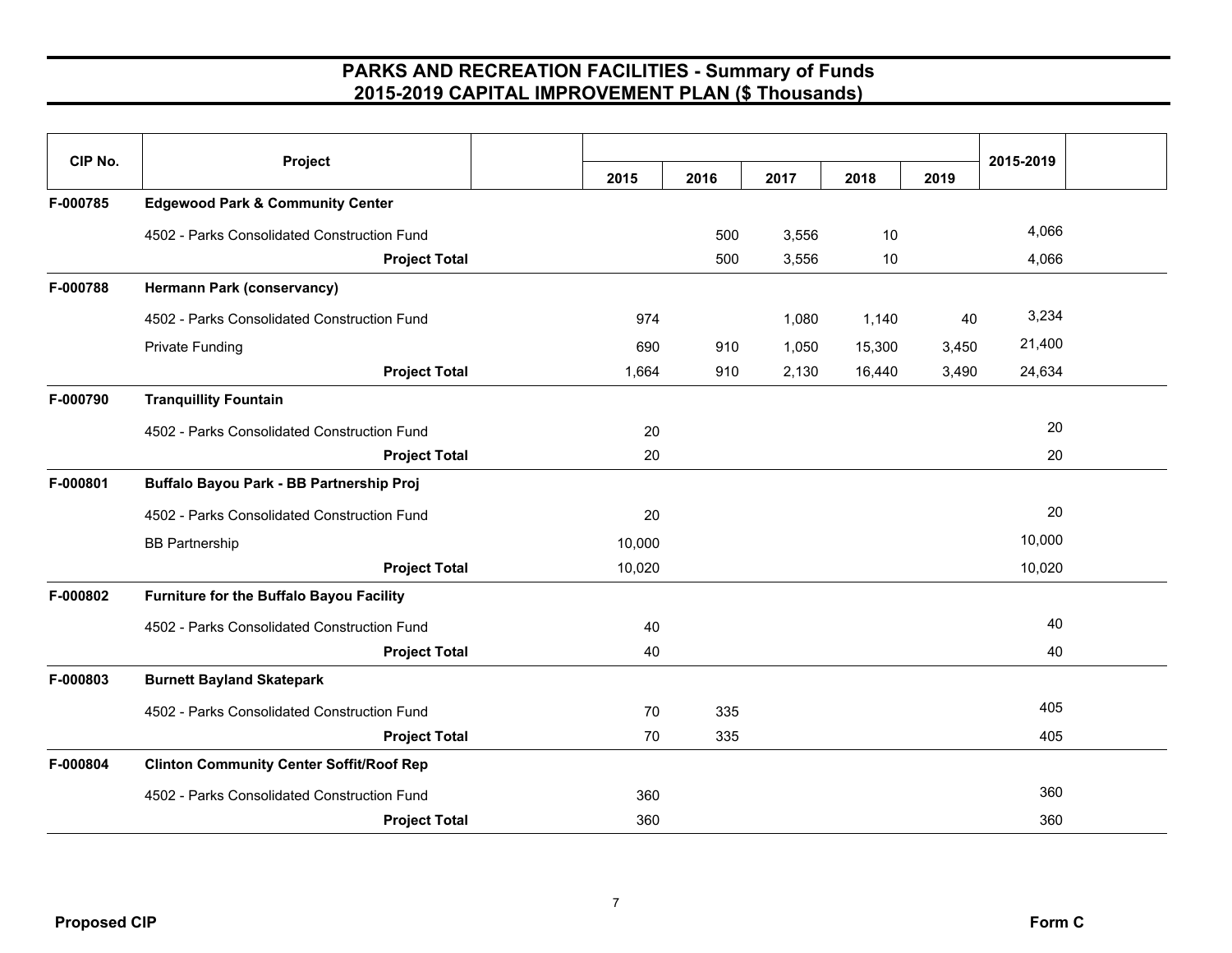| CIP No.  | Project                                     |       |        |        |       |      | 2015-2019 |  |
|----------|---------------------------------------------|-------|--------|--------|-------|------|-----------|--|
|          |                                             | 2015  | 2016   | 2017   | 2018  | 2019 |           |  |
| F-000805 | <b>Cullen Park Path</b>                     |       |        |        |       |      |           |  |
|          | 4502 - Parks Consolidated Construction Fund | 20    | 40     | 20     |       |      | 80        |  |
|          | Grants                                      | 100   | 562    |        |       |      | 662       |  |
|          | <b>Private Funding</b>                      | 25    | 141    |        |       |      | 165       |  |
|          | <b>Project Total</b>                        | 145   | 743    | 20     |       |      | 907       |  |
| F-000806 | <b>Glenshire Park Parking Lot</b>           |       |        |        |       |      |           |  |
|          | 4502 - Parks Consolidated Construction Fund |       |        | 93     | 510   |      | 603       |  |
|          | <b>Project Total</b>                        |       |        | 93     | 510   |      | 603       |  |
| F-000808 | Keegan's Bayou Hike and Bike Trail          |       |        |        |       |      |           |  |
|          | 4502 - Parks Consolidated Construction Fund | 10    |        |        |       |      | 10        |  |
|          | <b>Project Total</b>                        | 10    |        |        |       |      | 10        |  |
| F-000809 | Memorial Park Lieberman & Woodway           |       |        |        |       |      |           |  |
|          | 4502 - Parks Consolidated Construction Fund | 15    | 10     | 10     |       |      | 35        |  |
|          | MP CONSERVANCY                              | 7,500 | 500    | 3,000  |       |      | 11,000    |  |
|          | <b>Project Total</b>                        | 7,515 | 510    | 3,010  |       |      | 11,035    |  |
| F-000810 | Memorial Park HCFCD Demonstration Proj.     |       |        |        |       |      |           |  |
|          | 4502 - Parks Consolidated Construction Fund | 10    | 10     |        |       |      | 20        |  |
|          | <b>HCFCD</b>                                | 5,750 |        |        |       |      | 5,750     |  |
|          | <b>Project Total</b>                        | 5,760 | 10     |        |       |      | 5,770     |  |
| F-000811 | Memorial Park - Houston Arboretum M.P.      |       |        |        |       |      |           |  |
|          | 4502 - Parks Consolidated Construction Fund | $10$  |        |        |       |      | 10        |  |
|          | <b>Private Funding</b>                      | 6,500 | 13,500 | 12,358 | 6,000 |      | 38,358    |  |
|          | <b>Project Total</b>                        | 6,510 | 13,500 | 12,358 | 6,000 |      | 38,368    |  |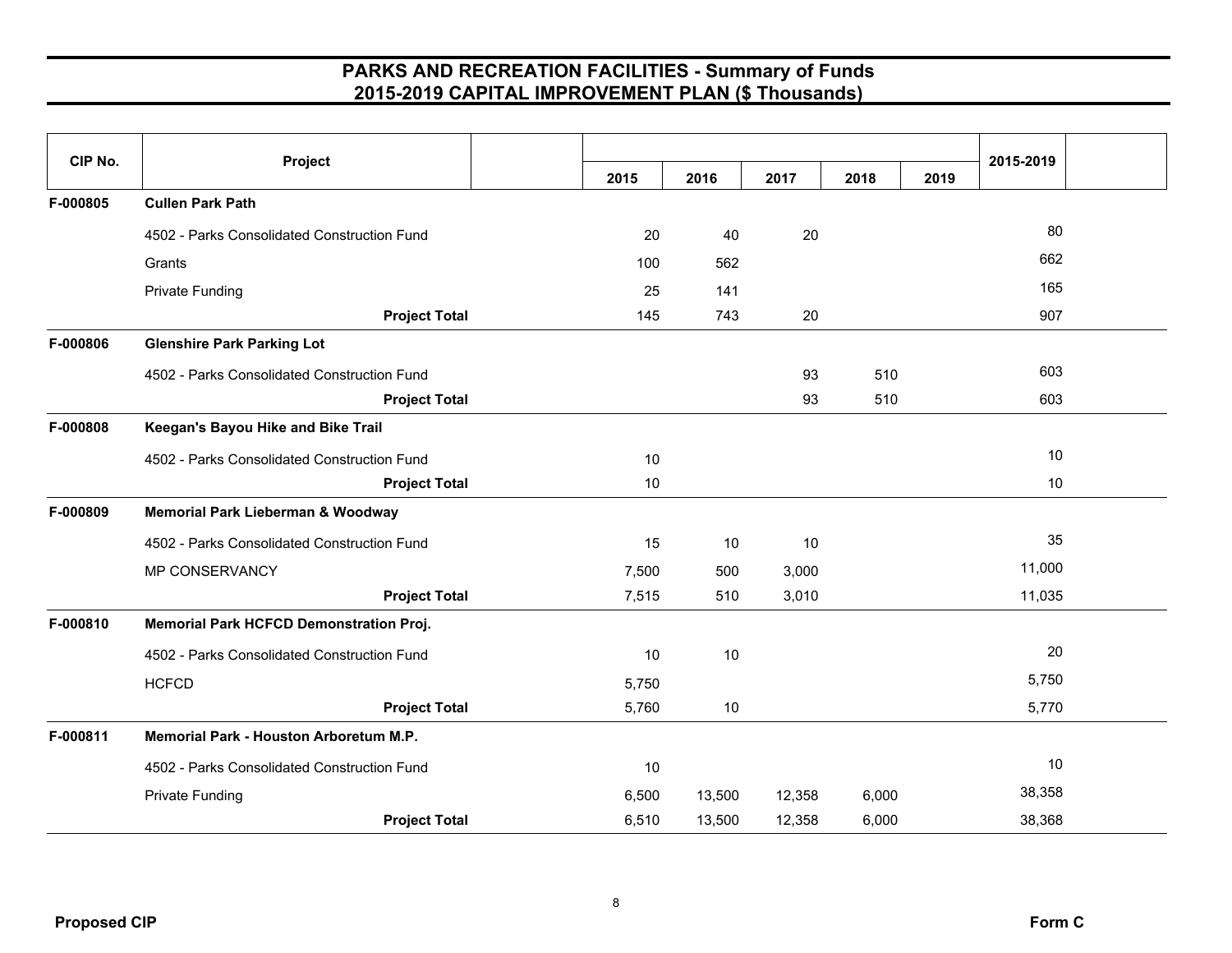| CIP No.  | Project                                       | 2015  | 2016  | 2017  | 2018 | 2019 | 2015-2019 |
|----------|-----------------------------------------------|-------|-------|-------|------|------|-----------|
| F-000812 | <b>Pleasantville Ball Field Lighting</b>      |       |       |       |      |      |           |
|          | 4502 - Parks Consolidated Construction Fund   |       |       | 690   | 10   |      | 700       |
|          | <b>Project Total</b>                          |       |       | 690   | 10   |      | 700       |
| F-000813 | <b>Sagemont Pool Parking Lot Lighting</b>     |       |       |       |      |      |           |
|          |                                               |       |       |       |      |      | 159       |
|          | 4502 - Parks Consolidated Construction Fund   |       |       | 159   |      |      |           |
|          | <b>Project Total</b>                          |       |       | 159   |      |      | 159       |
| F-000814 | <b>Sharpstown Clubhouse and Concessions</b>   |       |       |       |      |      |           |
|          | 4502 - Parks Consolidated Construction Fund   | 175   | 10    |       |      |      | 185       |
|          | <b>Project Total</b>                          | 175   | 10    |       |      |      | 185       |
| F-000815 | <b>Willow Water Hole Educational Outreach</b> |       |       |       |      |      |           |
|          | 4502 - Parks Consolidated Construction Fund   | 40    |       |       |      |      | 40        |
|          | <b>WILLOW PARTNERS</b>                        | 319   |       |       |      |      | 319       |
|          | <b>Project Total</b>                          | 359   |       |       |      |      | 359       |
| F-000816 | <b>Willow Waterhole Levitt Pavilion</b>       |       |       |       |      |      |           |
|          | 4502 - Parks Consolidated Construction Fund   | 10    |       |       |      |      | 10        |
|          | <b>WILLOW PARTNERS</b>                        | 1,300 | 4,800 | 3,500 |      |      | 9,600     |
|          | <b>Project Total</b>                          | 1,310 | 4,800 | 3,500 |      |      | 9,610     |
| F-000818 | <b>Milby Park Ball Field Lighting</b>         |       |       |       |      |      |           |
|          | 4502 - Parks Consolidated Construction Fund   | 20    |       |       |      |      | 20        |
|          | <b>Project Total</b>                          | 20    |       |       |      |      | 20        |
| F-504C14 | <b>Braeburn Glen Park</b>                     |       |       |       |      |      |           |
|          | 4502 - Parks Consolidated Construction Fund   | 721   | 10    |       |      |      | 731       |
|          | <b>Project Total</b>                          | 721   | 10    |       |      |      | 731       |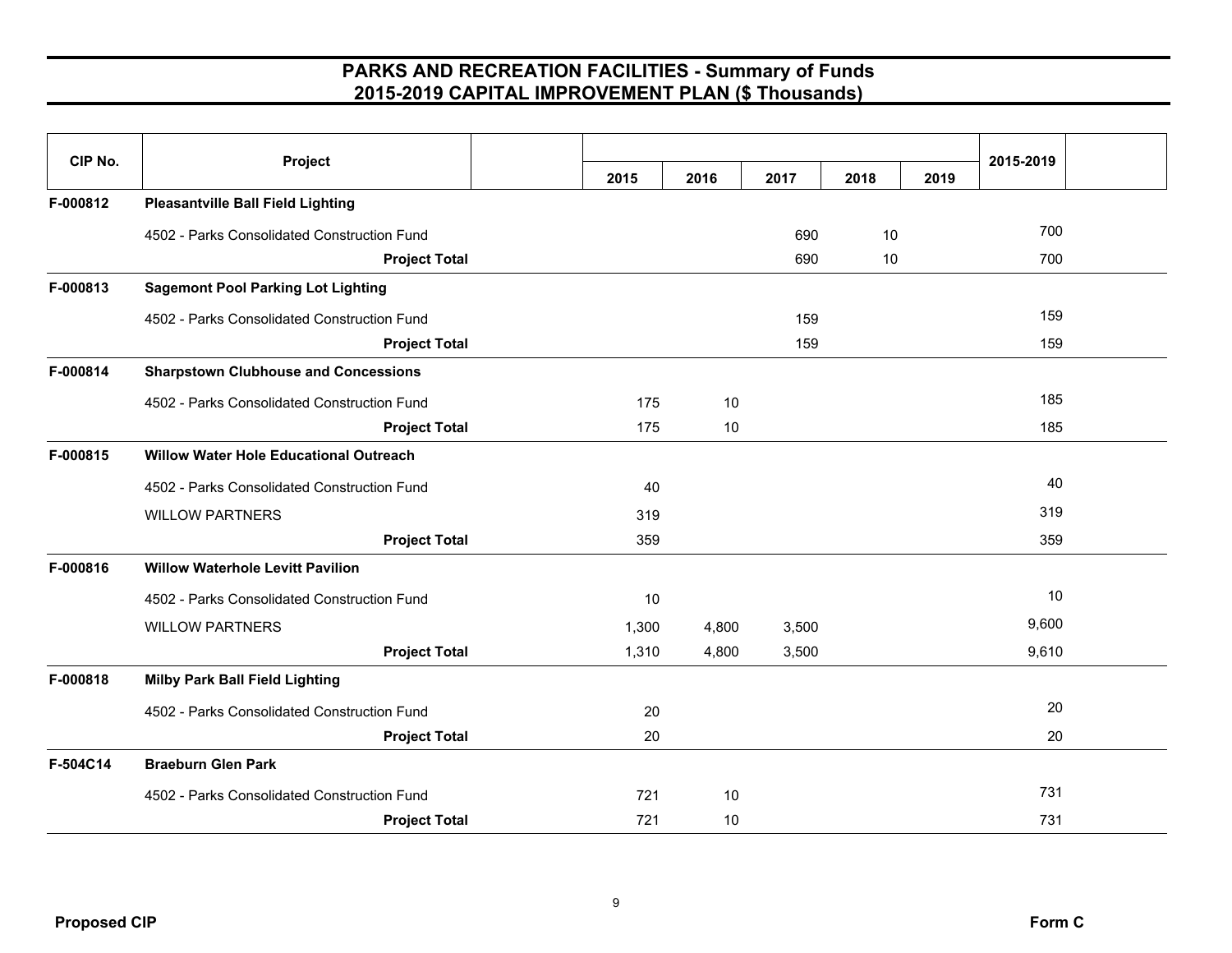| CIP No.  | Project                                     | 2015 | 2016 | 2017 | 2018 | 2019 | 2015-2019 |  |
|----------|---------------------------------------------|------|------|------|------|------|-----------|--|
| F-BGBB99 | BG2020 - Buffalo Bayou Greenway Land        |      |      |      |      |      |           |  |
|          | <b>HPB Fundraising</b>                      | 375  | 375  |      |      |      | 750       |  |
|          | <b>Project Total</b>                        | 375  | 375  |      |      |      | 750       |  |
| F-BGBR01 | <b>BG2020 - Brays Trail Development</b>     |      |      |      |      |      |           |  |
|          | 4502 - Parks Consolidated Construction Fund | 20   | 30   | 10   |      |      | 60        |  |
|          | <b>HPB Fundraising</b>                      | 194  | 650  |      |      |      | 844       |  |
|          | <b>Project Total</b>                        | 214  | 680  | 10   |      |      | 904       |  |
| F-BGBR10 | BG2020 - MLK to Calhoun (MacGregor Park)    |      |      |      |      |      |           |  |
|          | 4502 - Parks Consolidated Construction Fund |      |      |      |      | 300  | 300       |  |
|          | <b>HPB Fundraising</b>                      |      |      |      | 30   | 30   | 60        |  |
|          | <b>Project Total</b>                        |      |      |      | 30   | 330  | 360       |  |
| F-BGBR11 | <b>BG2020 - Calhoun to Scott</b>            |      |      |      |      |      |           |  |
|          | 4502 - Parks Consolidated Construction Fund |      |      |      |      | 500  | 500       |  |
|          | <b>HPB Fundraising</b>                      |      |      |      | 85   | 85   | 170       |  |
|          | <b>Project Total</b>                        |      |      |      | 85   | 585  | 670       |  |
| F-BGBR12 | <b>BG2020 - Scott to Columbia Tap</b>       |      |      |      |      |      |           |  |
|          | 4502 - Parks Consolidated Construction Fund |      |      |      |      | 550  | 550       |  |
|          | <b>HPB Fundraising</b>                      |      |      |      | 95   | 95   | 190       |  |
|          | <b>Project Total</b>                        |      |      |      | 95   | 645  | 740       |  |
| F-BGBR13 | <b>BG2020 - Columbia Tap to Almeda</b>      |      |      |      |      |      |           |  |
|          | 4502 - Parks Consolidated Construction Fund |      |      |      |      | 325  | 325       |  |
|          | <b>HPB Fundraising</b>                      |      |      |      | 50   | 50   | 100       |  |
|          | <b>Project Total</b>                        |      |      |      | 50   | 375  | 425       |  |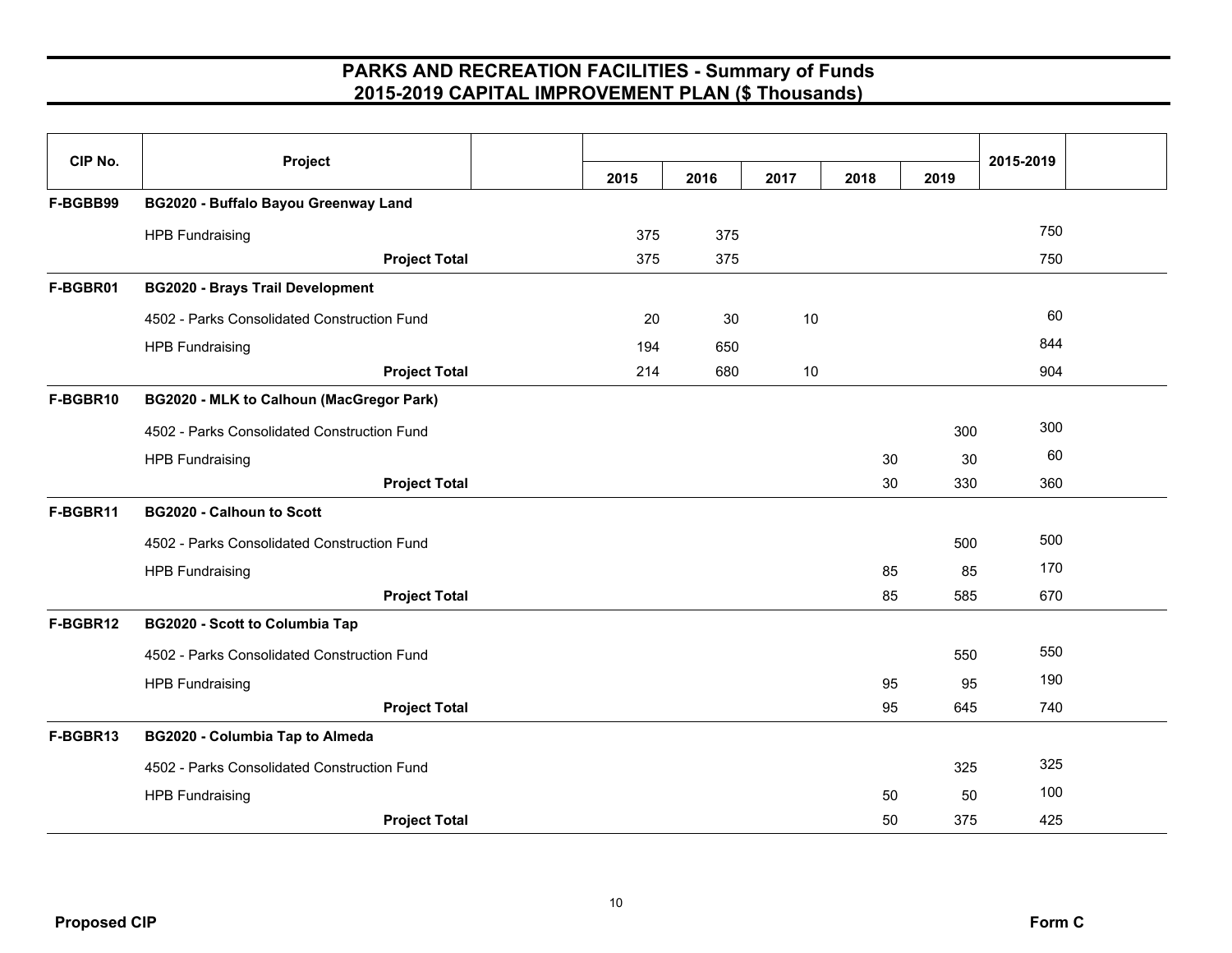| CIP No.  | Project                                     |      |       |       |      |       | 2015-2019 |  |
|----------|---------------------------------------------|------|-------|-------|------|-------|-----------|--|
|          |                                             | 2015 | 2016  | 2017  | 2018 | 2019  |           |  |
| F-BGBR26 | BG2020 - Braeburn Glen to HWY 59            |      |       |       |      |       |           |  |
|          | 4502 - Parks Consolidated Construction Fund |      |       |       | 250  | 250   | 500       |  |
|          | <b>HPB Fundraising</b>                      |      | 750   | 800   | 50   |       | 1,600     |  |
|          | <b>Project Total</b>                        |      | 750   | 800   | 300  | 250   | 2,100     |  |
| F-BGBR27 | <b>BG2020 - US 59 to BW8</b>                |      |       |       |      |       |           |  |
|          | 4502 - Parks Consolidated Construction Fund |      |       |       |      | 1,750 | 1,750     |  |
|          | <b>HPB Fundraising</b>                      |      |       |       | 300  | 300   | 600       |  |
|          | <b>Project Total</b>                        |      |       |       | 300  | 2,050 | 2,350     |  |
| F-BGBR28 | BG2020 - Arthur Story Pk to Dairy Ashfrd    |      |       |       |      |       |           |  |
|          | 4502 - Parks Consolidated Construction Fund |      | 2,100 | 2,100 |      |       | 4,200     |  |
|          | <b>HPB Fundraising</b>                      | 217  | 1,017 |       |      |       | 1,233     |  |
|          | <b>Project Total</b>                        | 217  | 3,117 | 2,100 |      |       | 5,433     |  |
| F-BGBR29 | BG2020 - Westpark Connection (NF - BB)      |      |       |       |      |       |           |  |
|          | 4502 - Parks Consolidated Construction Fund |      |       |       | 450  |       | 450       |  |
|          | <b>HPB Fundraising</b>                      |      |       | 30    | 30   |       | 60        |  |
|          | <b>Project Total</b>                        |      |       | 30    | 480  |       | 510       |  |
| F-BGBR30 | BG2020 - Dairy Ashord to Eldridge Det. B    |      |       |       |      |       |           |  |
|          | 4502 - Parks Consolidated Construction Fund |      | 850   | 850   |      |       | 1,700     |  |
|          | <b>HPB Fundraising</b>                      |      | 350   |       |      |       | 350       |  |
|          | <b>Project Total</b>                        |      | 1,200 | 850   |      |       | 2,050     |  |
| F-BGBR40 | <b>BG2020 - Mason Park Bridge</b>           |      |       |       |      |       |           |  |
|          | 4502 - Parks Consolidated Construction Fund |      | 2,209 | 2,209 |      |       | 4,417     |  |
|          | <b>HPB Fundraising</b>                      | 253  | 253   |       |      |       | 507       |  |
|          | <b>Project Total</b>                        | 253  | 2,462 | 2,209 |      |       | 4,924     |  |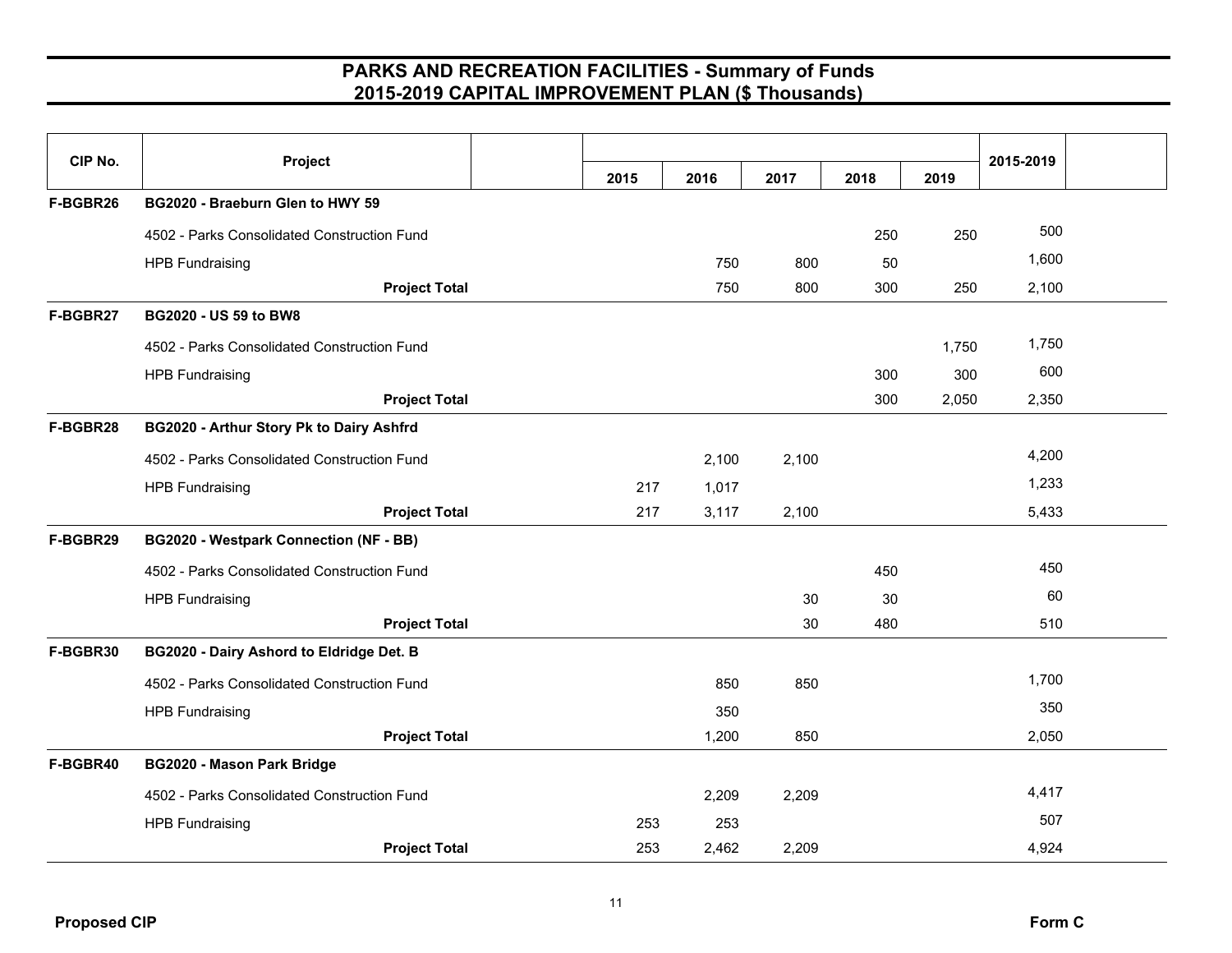| CIP No.  | Project                                        |      |       |       |       |       | 2015-2019 |  |
|----------|------------------------------------------------|------|-------|-------|-------|-------|-----------|--|
|          |                                                | 2015 | 2016  | 2017  | 2018  | 2019  |           |  |
| F-BGBR41 | <b>BG2020 - University Bridge</b>              |      |       |       |       |       |           |  |
|          | 4502 - Parks Consolidated Construction Fund    |      | 3,414 |       |       |       | 3,414     |  |
|          | <b>HPB Fundraising</b>                         | 200  | 200   |       |       |       | 400       |  |
|          | <b>Project Total</b>                           | 200  | 3,614 |       |       |       | 3,814     |  |
| F-BGBU03 | BG2020 - Fannin to US 59                       |      |       |       |       |       |           |  |
|          | 4502 - Parks Consolidated Construction Fund    |      | 1,700 |       |       |       | 1,700     |  |
|          | <b>Project Total</b>                           |      | 1,700 |       |       |       | 1,700     |  |
| F-BGBU04 | <b>BG2020 - Memorial Park Connection</b>       |      |       |       |       |       |           |  |
|          | 4502 - Parks Consolidated Construction Fund    |      |       |       |       | 1,040 | 1,040     |  |
|          | <b>HPB Fundraising</b>                         |      |       |       | 175   | 175   | 350       |  |
|          | <b>Project Total</b>                           |      |       |       | 175   | 1,215 | 1,390     |  |
| F-BGCL06 | BG2020 - El Franco Lee Pk to W. Pearland       |      |       |       |       |       |           |  |
|          | 4502 - Parks Consolidated Construction Fund    |      |       |       |       | 700   | 700       |  |
|          | <b>HPB Fundraising</b>                         |      | 82    |       | 125   | 125   | 332       |  |
|          | <b>Project Total</b>                           |      | 82    |       | 125   | 825   | 1,032     |  |
| F-BGCL07 | BG2020 - Pearland Pkwy to Tom Bass Park        |      |       |       |       |       |           |  |
|          | <b>HPB Fundraising</b>                         |      | 1,200 |       | 550   | 3,204 | 4,954     |  |
|          | <b>Project Total</b>                           |      | 1,200 |       | 550   | 3,204 | 4,954     |  |
| F-BGGB99 | <b>BG2020 - Greens Bayou Land Acquisitions</b> |      |       |       |       |       |           |  |
|          | <b>HPB Fundraising</b>                         | 314  | 314   | 314   | 314   | 314   | 1,571     |  |
|          | <b>Project Total</b>                           | 314  | 314   | 314   | 314   | 314   | 1,571     |  |
| F-BGGR01 | BG2020 - Bell Foster Pk to Coolgreen           |      |       |       |       |       |           |  |
|          | 4502 - Parks Consolidated Construction Fund    |      |       | 1,170 | 1,170 |       | 2,340     |  |
|          | <b>HPB Fundraising</b>                         |      | 921   | 238   |       |       | 1,158     |  |
|          | <b>Project Total</b>                           |      | 921   | 1,408 | 1,170 |       | 3,498     |  |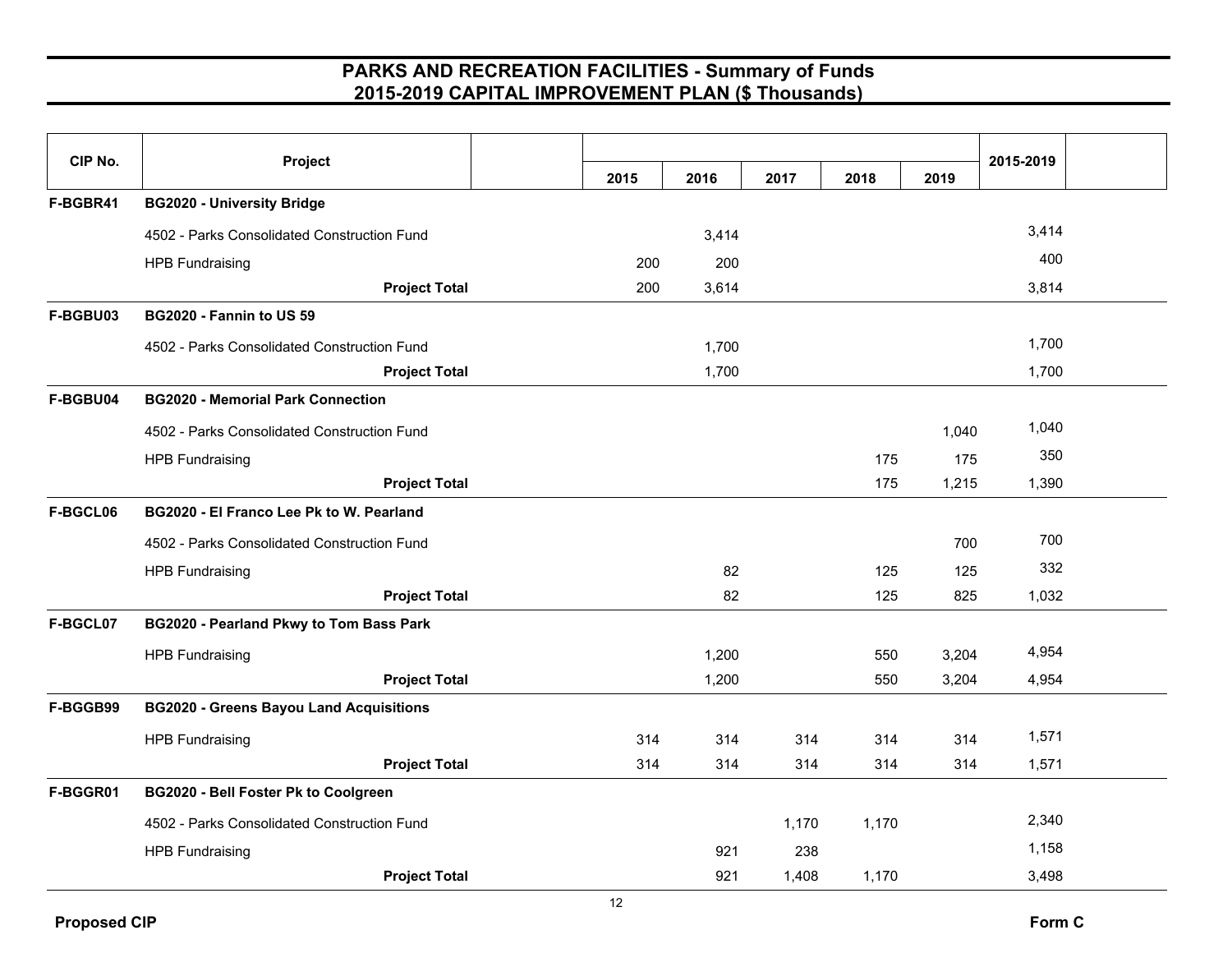| CIP No.  | Project                                     | 2015 | 2016  | 2017  | 2018  | 2019  | 2015-2019 |  |
|----------|---------------------------------------------|------|-------|-------|-------|-------|-----------|--|
| F-BGGR02 | BG2020 - Coolgreen to HWY 90                |      |       |       |       |       |           |  |
|          | 4502 - Parks Consolidated Construction Fund |      |       | 1,750 | 1,750 |       | 3,500     |  |
|          | <b>HPB Fundraising</b>                      |      | 653   | 350   |       |       | 1,003     |  |
|          | <b>Project Total</b>                        |      | 653   | 2,100 | 1,750 |       | 4,503     |  |
| F-BGGR03 | BG2020 - HWY 90 to Brock Park               |      |       |       |       |       |           |  |
|          | 4502 - Parks Consolidated Construction Fund |      |       | 900   | 900   |       | 1,800     |  |
|          | <b>HPB Fundraising</b>                      |      | 435   | 135   |       |       | 570       |  |
|          | <b>Project Total</b>                        |      | 435   | 1,035 | 900   |       | 2,370     |  |
| F-BGGR04 | <b>BG2020 - Brock Park to Mt. Houston</b>   |      |       |       |       |       |           |  |
|          | <b>HPB Fundraising</b>                      | 100  | 100   | 200   | 1,700 | 1,500 | 3,600     |  |
|          | <b>Project Total</b>                        | 100  | 100   | 200   | 1,700 | 1,500 | 3,600     |  |
| F-BGGR05 | BG2020 - BWY 8 to Aldine Westfield          |      |       |       |       |       |           |  |
|          | 4502 - Parks Consolidated Construction Fund |      | 1,500 | 1,500 |       |       | 3,000     |  |
|          | <b>HPB Fundraising</b>                      |      | 560   |       |       |       | 560       |  |
|          | <b>Project Total</b>                        |      | 2,060 | 1,500 |       |       | 3,560     |  |
| F-BGGR06 | <b>BG2020 - Aldine Westfield to Magee</b>   |      |       |       |       |       |           |  |
|          | 4502 - Parks Consolidated Construction Fund |      |       | 408   | 408   |       | 815       |  |
|          | <b>HPB Fundraising</b>                      |      | 150   | 150   |       |       | 300       |  |
|          | <b>Project Total</b>                        |      | 150   | 558   | 408   |       | 1,115     |  |
| F-BGGR08 | BG2020 - Hardy Toll Rd. to Bradfield Pk     |      |       |       |       |       |           |  |
|          | 4502 - Parks Consolidated Construction Fund |      |       | 500   | 500   |       | 1,000     |  |
|          | <b>HPB Fundraising</b>                      |      | 83    | 83    |       |       | 165       |  |
|          | <b>Project Total</b>                        |      | 83    | 583   | 500   |       | 1,165     |  |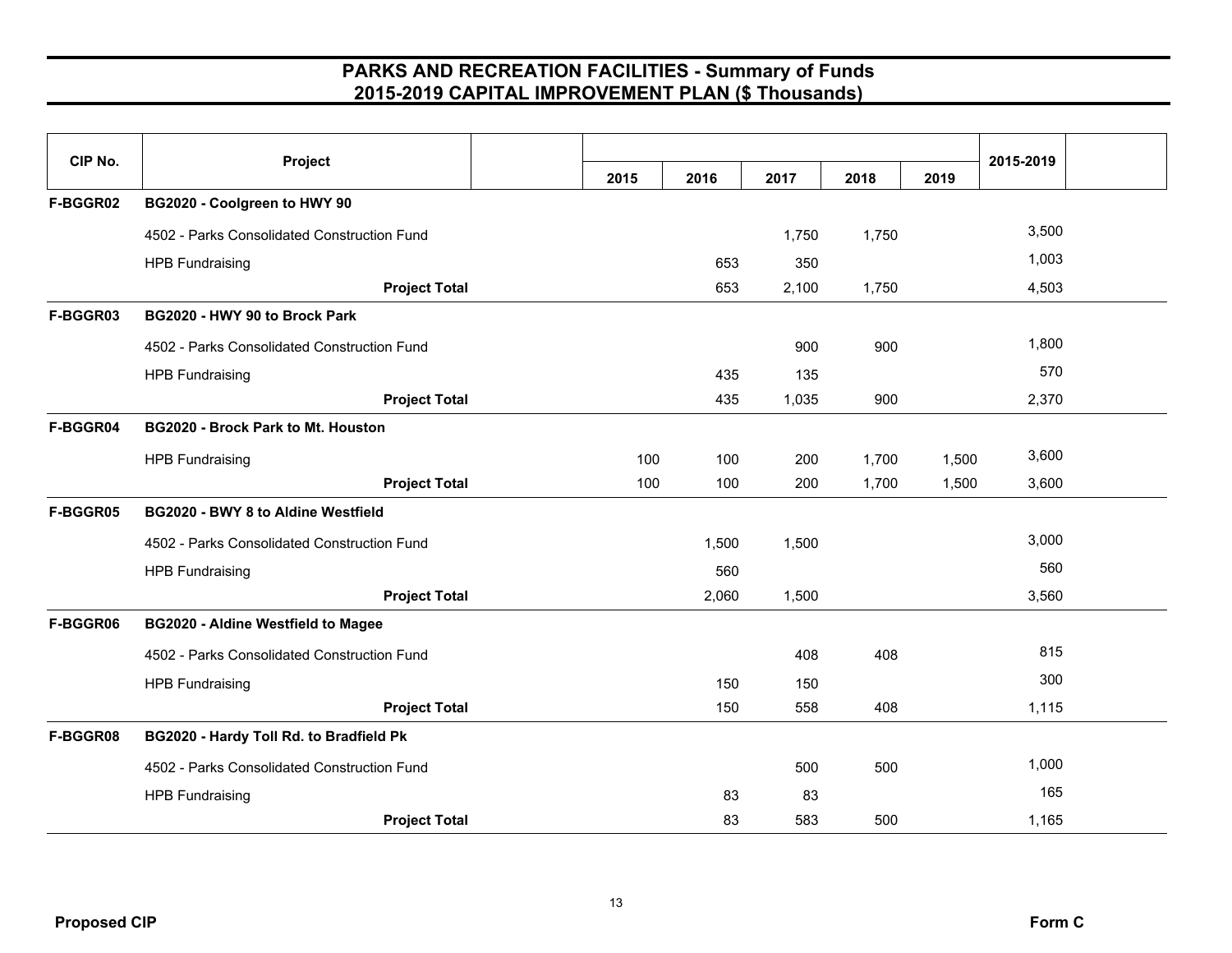| CIP No.  | Project                                     |      |       |       |      |      | 2015-2019 |  |
|----------|---------------------------------------------|------|-------|-------|------|------|-----------|--|
|          |                                             | 2015 | 2016  | 2017  | 2018 | 2019 |           |  |
| F-BGGR10 | BG2020 - Wussow Pk. to Glen Forest DB       |      |       |       |      |      |           |  |
|          | 4502 - Parks Consolidated Construction Fund |      | 400   |       |      |      | 400       |  |
|          | <b>HPB Fundraising</b>                      |      | 80    |       |      |      | 80        |  |
|          | <b>Project Total</b>                        |      | 480   |       |      |      | 480       |  |
| F-BGGR11 | BG2020 - I-45 to North Fork                 |      |       |       |      |      |           |  |
|          | 4502 - Parks Consolidated Construction Fund |      | 150   |       |      |      | 150       |  |
|          | <b>HPB Fundraising</b>                      |      | 45    |       |      |      | 45        |  |
|          | <b>Project Total</b>                        |      | 195   |       |      |      | 195       |  |
| F-BGGR12 | <b>BG2020 - Connection to Rankin</b>        |      |       |       |      |      |           |  |
|          | 4502 - Parks Consolidated Construction Fund |      |       | 258   | 258  |      | 515       |  |
|          | <b>HPB Fundraising</b>                      |      | 55    | 55    |      |      | 110       |  |
|          | <b>Project Total</b>                        |      | 55    | 313   | 258  |      | 625       |  |
| F-BGGR13 | BG2020 - HCFCD to Northborough Dr           |      |       |       |      |      |           |  |
|          | 4502 - Parks Consolidated Construction Fund |      | 1,565 | 1,095 |      |      | 2,660     |  |
|          | <b>HPB Fundraising</b>                      |      | 470   |       |      |      | 470       |  |
|          | <b>Project Total</b>                        |      | 2,035 | 1,095 |      |      | 3,130     |  |
| F-BGGR14 | BG2020 - Northborough Dr. to Gears Rd.      |      |       |       |      |      |           |  |
|          | 4502 - Parks Consolidated Construction Fund |      | 1,700 |       |      |      | 1,700     |  |
|          | <b>HPB Fundraising</b>                      | 100  | 100   |       |      |      | 200       |  |
|          | <b>Project Total</b>                        | 100  | 1,800 |       |      |      | 1,900     |  |
| F-BGGR16 | BG2020 - Greens Rd. to BWY 8                |      |       |       |      |      |           |  |
|          | 4502 - Parks Consolidated Construction Fund |      |       | 240   | 240  |      | 480       |  |
|          | <b>HPB Fundraising</b>                      |      | 90    |       |      |      | 90        |  |
|          | <b>Project Total</b>                        |      | 90    | 240   | 240  |      | 570       |  |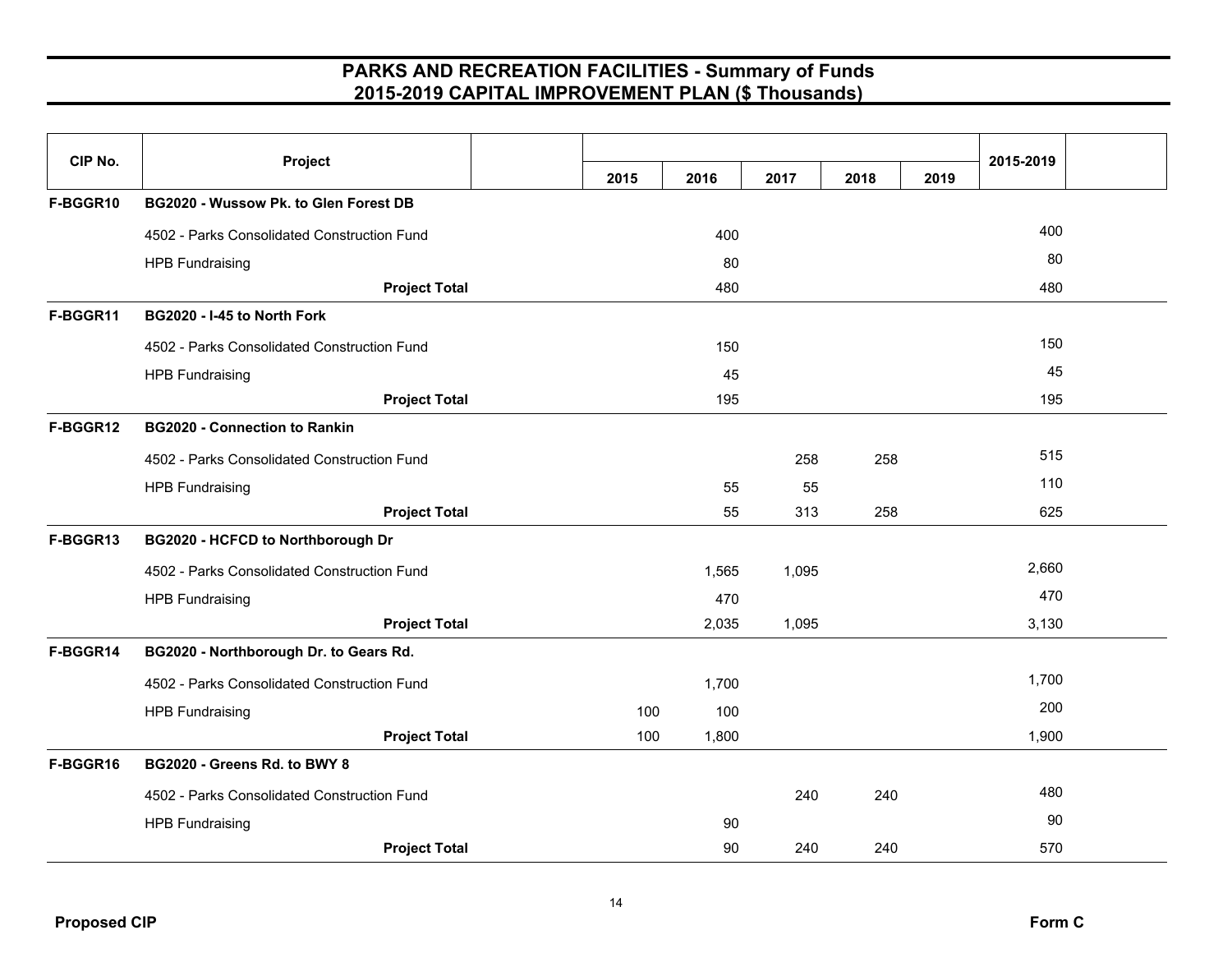| CIP No.  | Project                                        |      |       |       |       |      | 2015-2019 |  |
|----------|------------------------------------------------|------|-------|-------|-------|------|-----------|--|
|          |                                                | 2015 | 2016  | 2017  | 2018  | 2019 |           |  |
| F-BGHA01 | BG2020 - Greens Bayou (Brock Pk) to Mesa       |      |       |       |       |      |           |  |
|          | 4502 - Parks Consolidated Construction Fund    |      |       | 2,415 | 2,415 |      | 4,830     |  |
|          | <b>HPB Fundraising</b>                         |      | 500   | 500   |       |      | 1,000     |  |
|          | <b>Project Total</b>                           |      | 500   | 2,915 | 2,415 |      | 5,830     |  |
| F-BGHA02 | <b>BG2020 - Mesa Transit Center to Tidwell</b> |      |       |       |       |      |           |  |
|          | 4502 - Parks Consolidated Construction Fund    |      | 1,858 | 1,858 |       |      | 3,715     |  |
|          | <b>HPB Fundraising</b>                         |      | 750   |       |       |      | 750       |  |
|          | <b>Project Total</b>                           |      | 2,608 | 1,858 |       |      | 4,465     |  |
| F-BGHA03 | <b>BG2020 - Tidwell to Bretshire</b>           |      |       |       |       |      |           |  |
|          | 4502 - Parks Consolidated Construction Fund    |      | 855   | 855   |       |      | 1,710     |  |
|          | <b>HPB Fundraising</b>                         | 33   | 33    |       |       |      | 67        |  |
|          | <b>Project Total</b>                           | 33   | 888   | 855   |       |      | 1,777     |  |
| F-BGHA04 | BG2020 - Hirsh Road to US 59                   |      |       |       |       |      |           |  |
|          | 4502 - Parks Consolidated Construction Fund    |      | 895   | 895   |       |      | 1,790     |  |
|          | <b>HPB Fundraising</b>                         | 117  | 117   |       |       |      | 233       |  |
|          | <b>Project Total</b>                           | 117  | 1,012 | 895   |       |      | 2,023     |  |
| F-BGHB99 | <b>BG2020 - Halls Bayou Greenway Lands</b>     |      |       |       |       |      |           |  |
|          | <b>HPB Fundraising</b>                         | 571  | 571   | 571   | 571   | 571  | 2,857     |  |
|          | <b>Project Total</b>                           | 571  | 571   | 571   | 571   | 571  | 2,857     |  |
| F-BGHU01 | BG2020 - Ship Channel to Herman Brown Pk       |      |       |       |       |      |           |  |
|          | 4502 - Parks Consolidated Construction Fund    |      |       | 2,420 |       |      | 2,420     |  |
|          | <b>HPB Fundraising</b>                         | 67   | 527   |       |       |      | 593       |  |
|          | <b>Project Total</b>                           | 67   | 527   | 2,420 |       |      | 3,013     |  |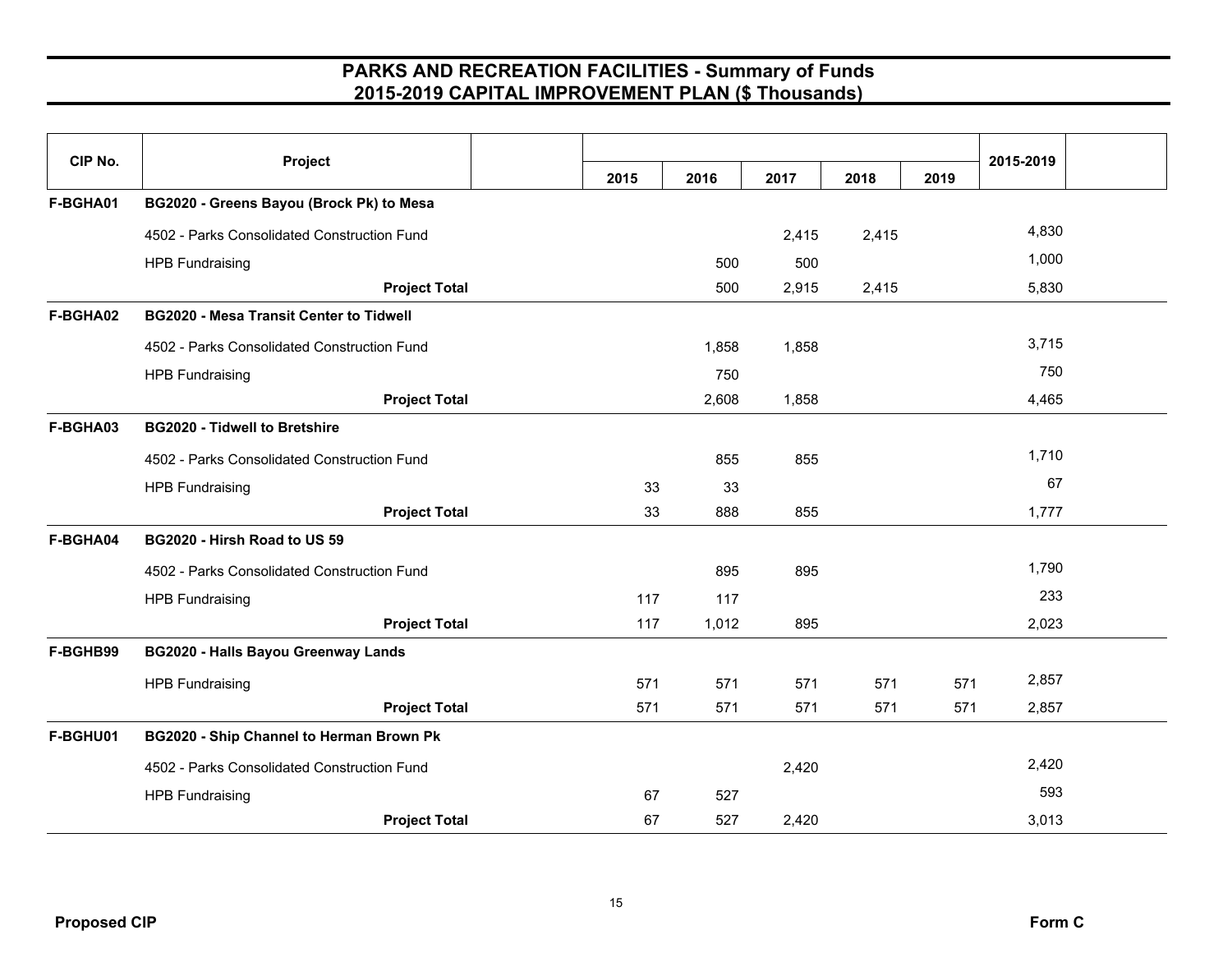| CIP No.  | Project                                        |      |       |       |       |      | 2015-2019 |  |
|----------|------------------------------------------------|------|-------|-------|-------|------|-----------|--|
|          |                                                | 2015 | 2016  | 2017  | 2018  | 2019 |           |  |
| F-BGHU02 | BG2020 - Herman Brown Pk to Amoor Street       |      |       |       |       |      |           |  |
|          | 4502 - Parks Consolidated Construction Fund    |      |       | 1,485 | 1,485 |      | 2,970     |  |
|          | <b>HPB Fundraising</b>                         |      | 780   | 280   |       |      | 1,060     |  |
|          | <b>Project Total</b>                           |      | 780   | 1,765 | 1,485 |      | 4,030     |  |
| F-BGHU03 | BG2020 - Amoor Street to Liberty Road          |      |       |       |       |      |           |  |
|          | <b>HPB Fundraising</b>                         |      |       | 750   | 950   | 200  | 1,900     |  |
|          | <b>Project Total</b>                           |      |       | 750   | 950   | 200  | 1,900     |  |
| F-BGHU04 | <b>BG2020 - Liberty Road to Kelley Street</b>  |      |       |       |       |      |           |  |
|          | 4502 - Parks Consolidated Construction Fund    |      | 1,000 | 1,000 |       |      | 2,000     |  |
|          | <b>HPB Fundraising</b>                         | 167  | 517   |       |       |      | 683       |  |
|          | <b>Project Total</b>                           | 167  | 1,517 | 1,000 |       |      | 2,683     |  |
| F-BGHU05 | BG2020 - Kelley Street to Hutcheson Park       |      |       |       |       |      |           |  |
|          | 4502 - Parks Consolidated Construction Fund    |      | 295   | 295   |       |      | 590       |  |
|          | <b>HPB Fundraising</b>                         |      | 200   |       |       |      | 200       |  |
|          | <b>Project Total</b>                           |      | 495   | 295   |       |      | 790       |  |
| F-BGHU07 | <b>BG2020 - Hutcheson Park to Leeland Park</b> |      |       |       |       |      |           |  |
|          | 4502 - Parks Consolidated Construction Fund    | 836  | 836   | 836   |       |      | 2,507     |  |
|          | <b>HPB Fundraising</b>                         | 155  | 155   |       |       |      | 310       |  |
|          | <b>Project Total</b>                           | 991  | 991   | 836   |       |      | 2,817     |  |
| F-BGHU99 | <b>BG2020 - Hunting Bayou Greenlands</b>       |      |       |       |       |      |           |  |
|          | <b>HPB Fundraising</b>                         | 571  | 571   | 571   | 571   | 571  | 2,857     |  |
|          | <b>Project Total</b>                           | 571  | 571   | 571   | 571   | 571  | 2,857     |  |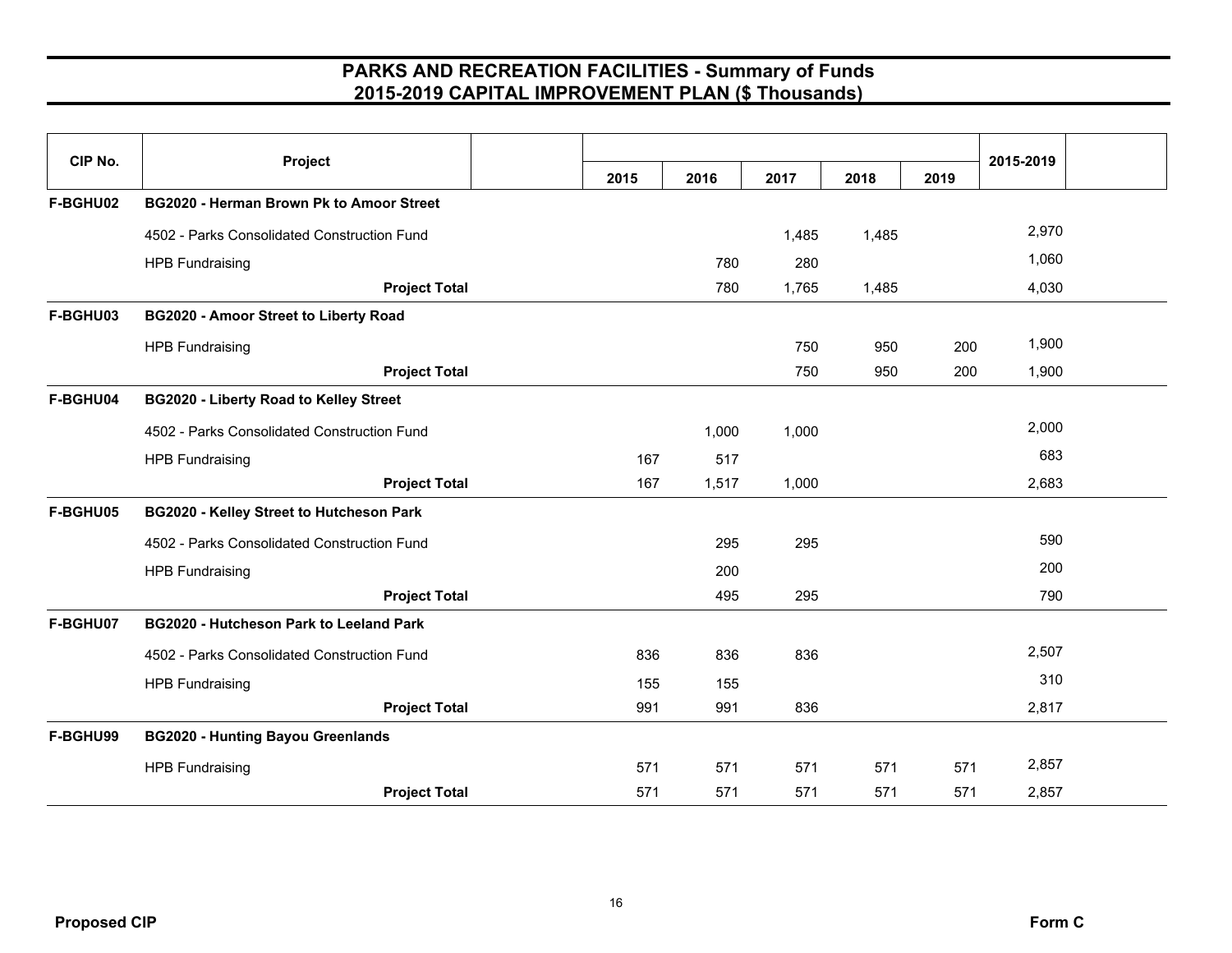|                 | Project                                          |       |       |       |       |       |           |  |
|-----------------|--------------------------------------------------|-------|-------|-------|-------|-------|-----------|--|
| CIP No.         |                                                  | 2015  | 2016  | 2017  | 2018  | 2019  | 2015-2019 |  |
| F-BGSA01        | <b>BG2020 - Signage &amp; Amenities Packages</b> |       |       |       |       |       |           |  |
|                 | 4502 - Parks Consolidated Construction Fund      |       | 2,500 |       |       |       | 2,500     |  |
|                 | <b>HPB Fundraising</b>                           | 200   | 200   |       |       |       | 400       |  |
|                 | <b>Project Total</b>                             | 200   | 2,700 |       |       |       | 2,900     |  |
| F-BGSB99        | <b>BG2020 - Sims Bayou Greenway Lands</b>        |       |       |       |       |       |           |  |
|                 | <b>HPB Fundraising</b>                           | 1,948 | 1,948 | 1,948 | 1,948 | 1,948 | 9,741     |  |
|                 | <b>Project Total</b>                             | 1,948 | 1,948 | 1,948 | 1,948 | 1,948 | 9,741     |  |
| F-BGSC99        | <b>BG2020 - Spring Creek Greenway Lands</b>      |       |       |       |       |       |           |  |
|                 | 4502 - Parks Consolidated Construction Fund      |       | 200   | 200   |       |       | 400       |  |
|                 | <b>Project Total</b>                             |       | 200   | 200   |       |       | 400       |  |
| F-BGSI01        | BG2020 - Milby Park to I-45                      |       |       |       |       |       |           |  |
|                 | 4502 - Parks Consolidated Construction Fund      | 1,867 | 1,867 |       |       |       | 3,735     |  |
|                 | <b>Project Total</b>                             | 1,867 | 1,867 |       |       |       | 3,735     |  |
| <b>F-BGSI02</b> | <b>BG2020 - Stuart Park to MLK</b>               |       |       |       |       |       |           |  |
|                 | <b>HPB Fundraising</b>                           |       |       |       |       | 318   | 318       |  |
|                 | <b>Project Total</b>                             |       |       |       |       | 318   | 318       |  |
| <b>F-BGSI03</b> | BG2020 - MLK to West of Cullen                   |       |       |       |       |       |           |  |
|                 | 4502 - Parks Consolidated Construction Fund      |       | 870   | 870   |       |       | 1,740     |  |
|                 | <b>HPB Fundraising</b>                           |       | 350   |       |       |       | 350       |  |
|                 | <b>Project Total</b>                             |       | 1,220 | 870   |       |       | 2,090     |  |
| F-BGSI04        | BG2020 - West of Cullen to SH 288                |       |       |       |       |       |           |  |
|                 | 4502 - Parks Consolidated Construction Fund      |       | 2,288 |       |       |       | 2,288     |  |
|                 | <b>HPB Fundraising</b>                           |       | 270   |       |       |       | 270       |  |
|                 | <b>Project Total</b>                             |       | 2,558 |       |       |       | 2,558     |  |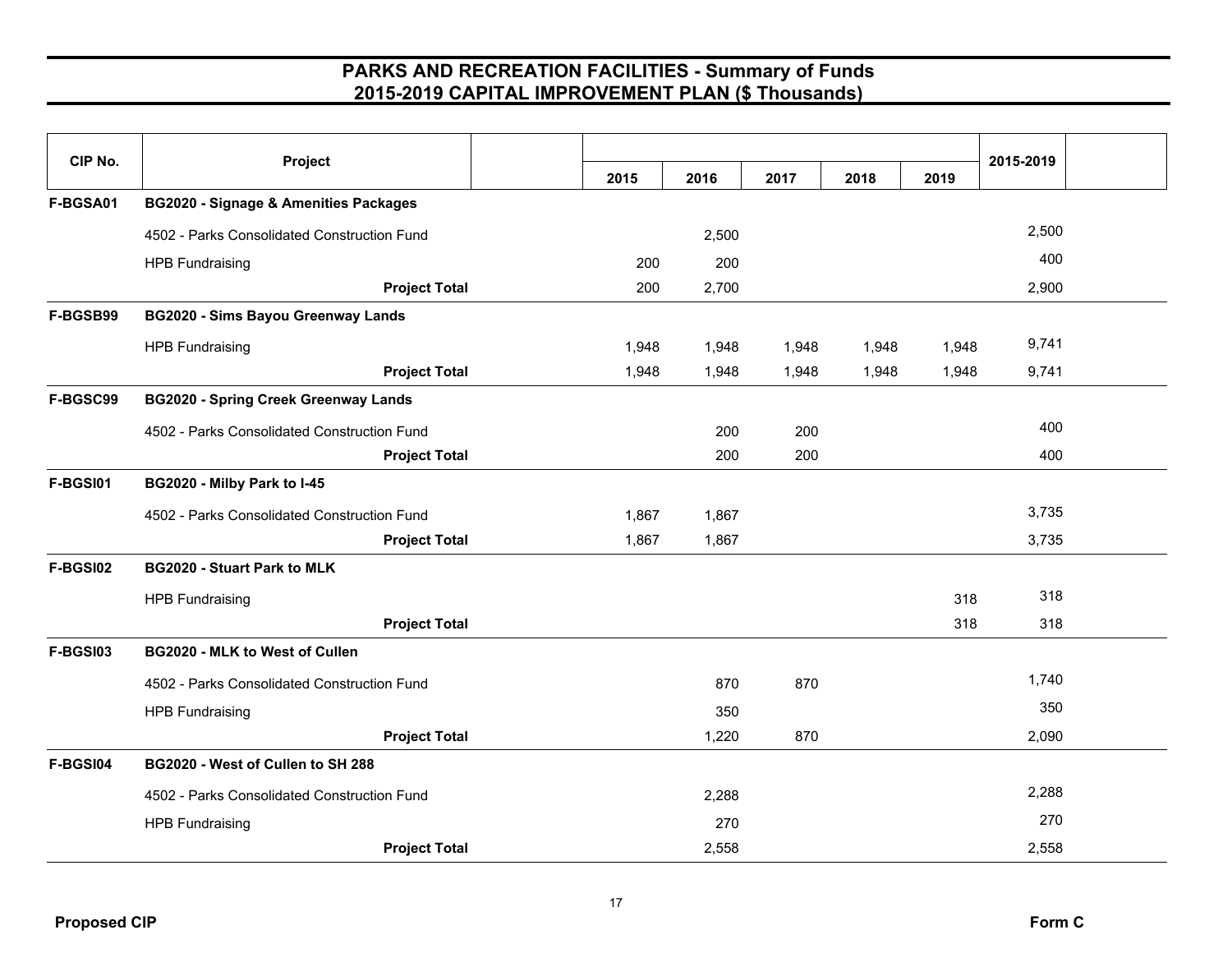| CIP No.         | Project                                         | 2015  | 2016  | 2017 | 2018 | 2019 | 2015-2019 |  |
|-----------------|-------------------------------------------------|-------|-------|------|------|------|-----------|--|
| <b>F-BGSI05</b> | BG2020 - SH 288 to Buffalo Speedway             |       |       |      |      |      |           |  |
|                 | 4502 - Parks Consolidated Construction Fund     |       | 4,576 |      |      |      | 4,576     |  |
|                 | <b>HPB Fundraising</b>                          | 207   | 207   |      |      |      | 413       |  |
|                 | <b>Project Total</b>                            | 207   | 4,783 |      |      |      | 4,989     |  |
| <b>F-BGSI06</b> | BG2020 - Buffalo Speedway to S. Post Oak        |       |       |      |      |      |           |  |
|                 | 4502 - Parks Consolidated Construction Fund     | 1,144 | 1,144 |      |      |      | 2,288     |  |
|                 | <b>HPB Fundraising</b>                          | 125   | 125   |      |      |      | 250       |  |
|                 | <b>Project Total</b>                            | 1,269 | 1,269 |      |      |      | 2,538     |  |
| F-BGSI07        | <b>BG2020 - S. Post Oak to Hillcroft Street</b> |       |       |      |      |      |           |  |
|                 | 4502 - Parks Consolidated Construction Fund     | 877   | 877   |      |      |      | 1,754     |  |
|                 | <b>Project Total</b>                            | 877   | 877   |      |      |      | 1,754     |  |
| F-BGSP01        | BG2020 - US 59 P&R to Woodland Hills            |       |       |      |      |      |           |  |
|                 | 4502 - Parks Consolidated Construction Fund     |       |       |      | 667  | 667  | 1,333     |  |
|                 | <b>HPB Fundraising</b>                          |       | 293   | 543  | 250  |      | 1,085     |  |
|                 | <b>Project Total</b>                            |       | 293   | 543  | 917  | 667  | 2,418     |  |
| F-BGWO06        | <b>BG2020 - Stude Park to MKT Connection</b>    |       |       |      |      |      |           |  |
|                 | <b>HPB Fundraising</b>                          | 50    |       |      |      |      | 50        |  |
|                 | <b>Project Total</b>                            | 50    |       |      |      |      | 50        |  |
| F-BGWO07        | BG2020 - MKT Trail Bridge to Heights Blv        |       |       |      |      |      |           |  |
|                 | 4502 - Parks Consolidated Construction Fund     | 250   | 250   |      |      |      | 500       |  |
|                 | <b>Project Total</b>                            | 250   | 250   |      |      |      | 500       |  |
| F-BGWO08        | BG2020 - Heights Blvd. to Bonner Street         |       |       |      |      |      |           |  |
|                 | 4502 - Parks Consolidated Construction Fund     |       | 865   |      |      |      | 865       |  |
|                 | <b>Project Total</b>                            |       | 865   |      |      |      | 865       |  |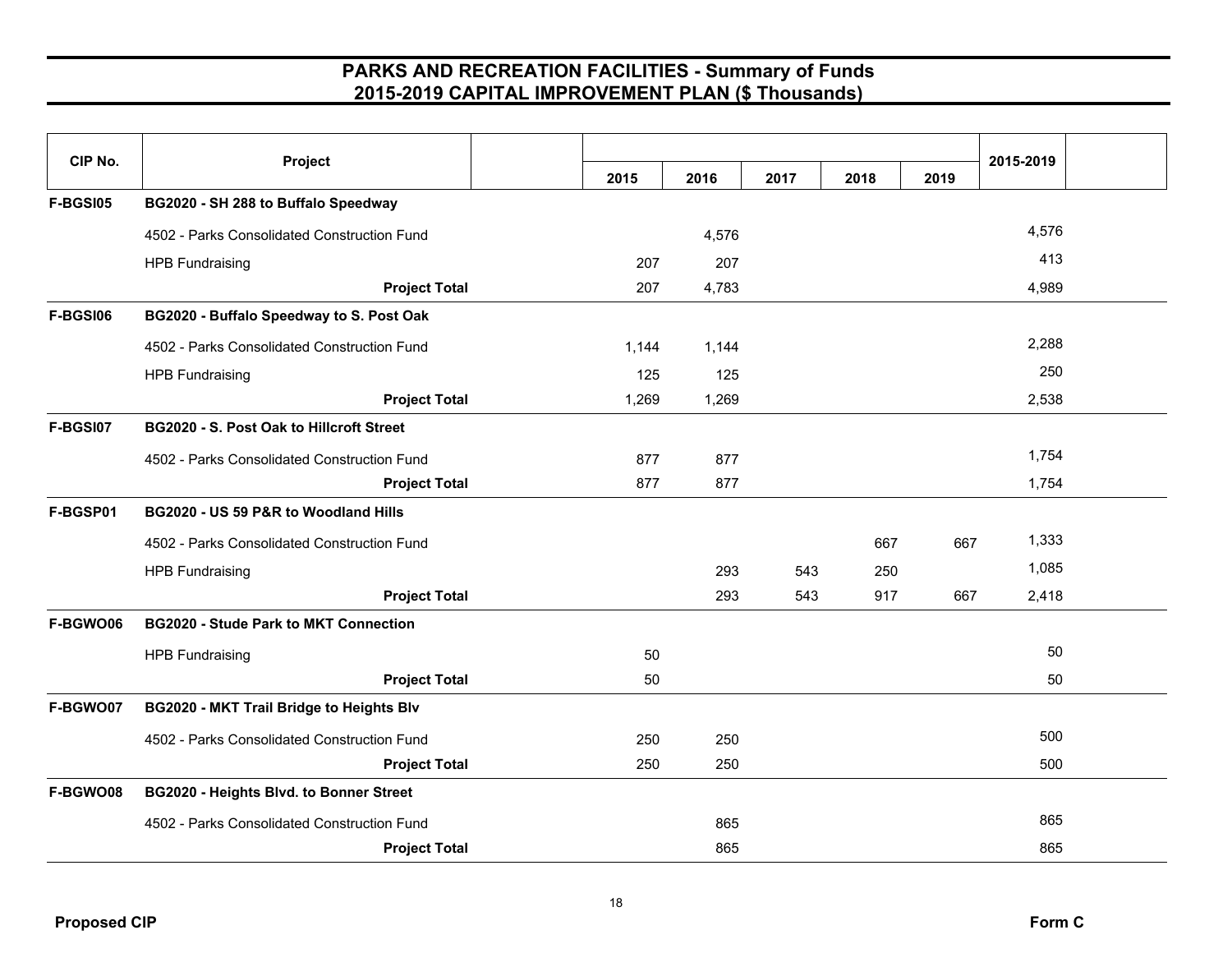| CIP No.         | Project                                     |        |        |        |        |        | 2015-2019 |  |
|-----------------|---------------------------------------------|--------|--------|--------|--------|--------|-----------|--|
|                 |                                             | 2015   | 2016   | 2017   | 2018   | 2019   |           |  |
| F-BGWO10        | BG2020 - Bonner Street to Shepherd Blvd.    |        |        |        |        |        |           |  |
|                 | 4502 - Parks Consolidated Construction Fund |        | 1,057  |        |        |        | 1,057     |  |
|                 | <b>Project Total</b>                        |        | 1,057  |        |        |        | 1,057     |  |
| F-BGWO11        | BG2020 - Shepherd Blvd. to MKT Trail        |        |        |        |        |        |           |  |
|                 | 4502 - Parks Consolidated Construction Fund | 305    | 305    |        |        |        | 610       |  |
|                 | <b>Project Total</b>                        | 305    | 305    |        |        |        | 610       |  |
| F-BGWO17        | BG2020 - Alabonson Rd. to Hollister Rd.     |        |        |        |        |        |           |  |
|                 | 4502 - Parks Consolidated Construction Fund | 881    | 881    |        |        |        | 1,763     |  |
|                 | <b>Project Total</b>                        | 881    | 881    |        |        |        | 1,763     |  |
| F-BGWO99        | BG2020 - White Oak Bayou Greenway Lands     |        |        |        |        |        |           |  |
|                 | <b>HPB Fundraising</b>                      | 1,871  | 1,871  | 1,871  | 1,871  | 1,871  | 9,357     |  |
|                 | <b>Project Total</b>                        | 1,871  | 1,871  | 1,871  | 1,871  | 1,871  | 9,357     |  |
| <b>F-SP0006</b> | <b>Memorial Park Running Center (4502)</b>  |        |        |        |        |        |           |  |
|                 | 4502 - Parks Consolidated Construction Fund | 10     |        |        |        |        | 10        |  |
|                 | <b>Project Total</b>                        | 10     |        |        |        |        | 10        |  |
| <b>F-TIGER4</b> | Buffalo Bayou Path: Smith St. to Travis     |        |        |        |        |        |           |  |
|                 | 4502 - Parks Consolidated Construction Fund | 40     | 148    |        |        |        | 188       |  |
|                 | <b>Project Total</b>                        | 40     | 148    |        |        |        | 188       |  |
|                 | <b>Total Appropriations:</b>                | 72,850 | 91,904 | 69,137 | 47,373 | 26,466 | 307,730   |  |